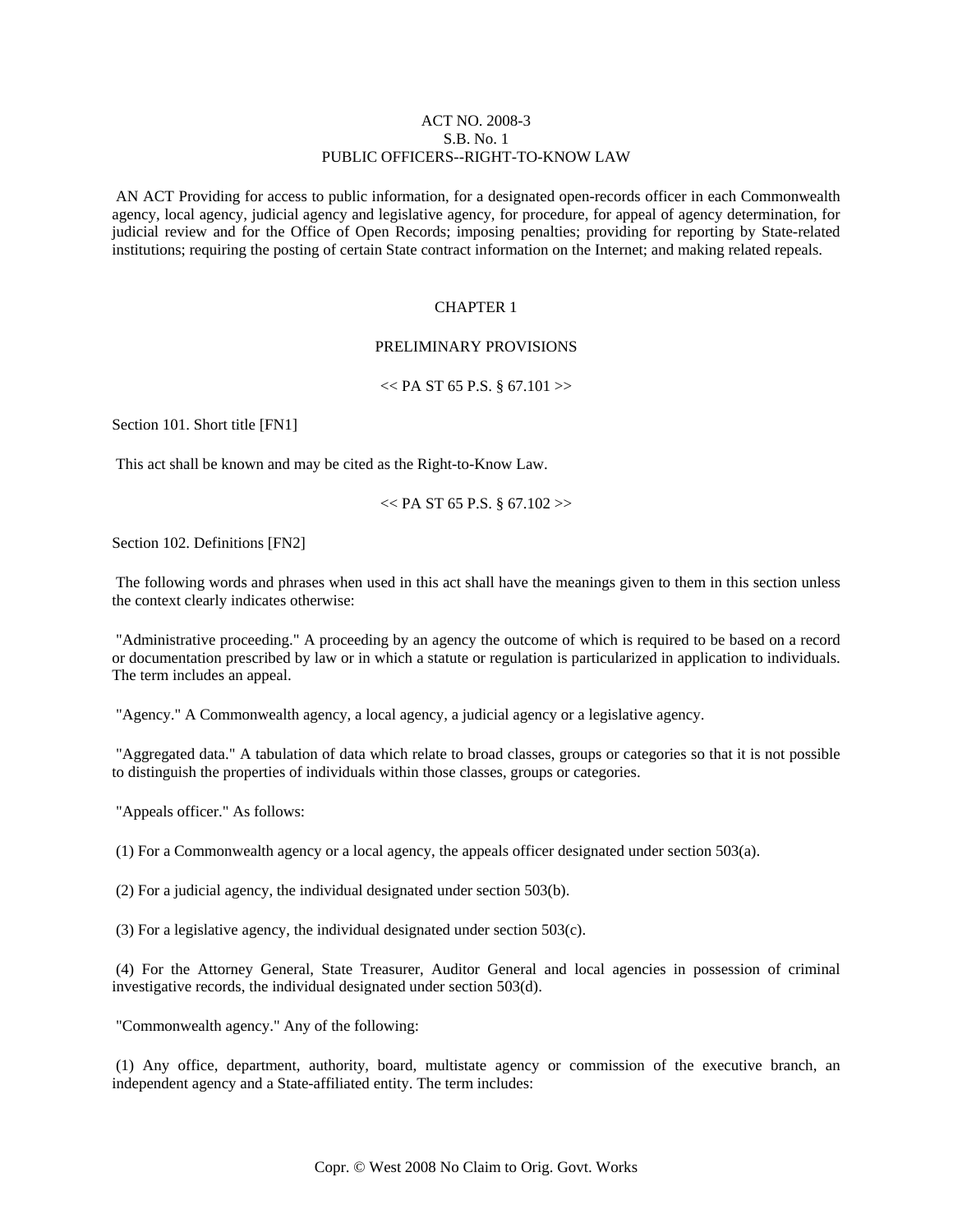(i) The Governor's Office.

(ii) The Office of Attorney General, the Department of the Auditor General and the Treasury Department.

 (iii) An organization established by the Constitution of Pennsylvania, a statute or an executive order which performs or is intended to perform an essential governmental function.

(2) The term does not include a judicial or legislative agency.

"Confidential proprietary information." Commercial or financial information received by an agency:

(1) which is privileged or confidential; and

 (2) the disclosure of which would cause substantial harm to the competitive position of the person that submitted the information.

"Financial record." Any of the following:

(1) Any account, voucher or contract dealing with:

- (i) the receipt or disbursement of funds by an agency; or
- (ii) an agency's acquisition, use or disposal of services, supplies, materials, equipment or property.

 (2) The salary or other payments or expenses paid to an officer or employee of an agency, including the name and title of the officer or employee.

(3) A financial audit report. The term does not include work papers underlying an audit.

 "Homeland security." Governmental actions designed to prevent, detect, respond to and recover from acts of terrorism, major disasters and other emergencies, whether natural or manmade. The term includes activities relating to the following:

 (1) emergency preparedness and response, including preparedness and response activities by volunteer medical, police, emergency management, hazardous materials and fire personnel;

- (2) intelligence activities;
- (3) critical infrastructure protection;
- (4) border security;
- (5) ground, aviation and maritime transportation security;
- (6) biodefense;
- (7) detection of nuclear and radiological materials; and
- (8) research on next-generation securities technologies.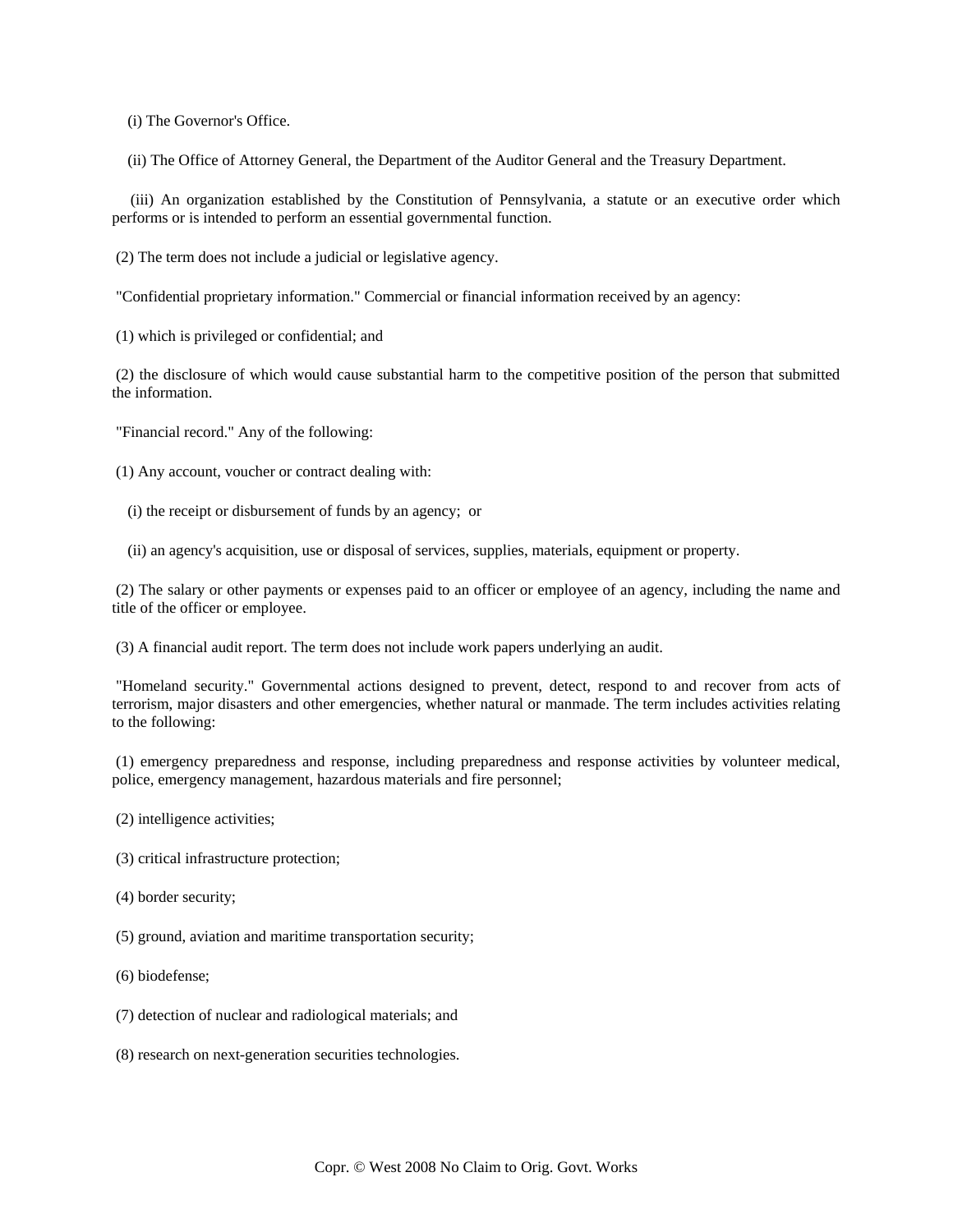"Independent agency." Any board, commission or other agency or officer of the Commonwealth, that is not subject to the policy supervision and control of the Governor. The term does not include a legislative or judicial agency.

"Judicial agency." A court of the Commonwealth or any other entity or office of the unified judicial system.

"Legislative agency." Any of the following:

- (1) The Senate.
- (2) The House of Representatives.
- (3) The Capitol Preservation Committee.
- (4) The Center for Rural Pennsylvania.
- (5) The Joint Legislative Air and Water Pollution Control and Conservation Committee.
- (6) The Joint State Government Commission.
- (7) The Legislative Budget and Finance Committee.
- (8) The Legislative Data Processing Committee.
- (9) The Independent Regulatory Review Commission.
- (10) The Legislative Reference Bureau.
- (11) The Local Government Commission.
- (12) The Pennsylvania Commission on Sentencing.
- (13) The Legislative Reapportionment Commission.
- (14) The Legislative Office for Research Liaison.

(15) The Legislative Audit Advisory Commission.

 "Legislative record." Any of the following relating to a legislative agency or a standing committee, subcommittee or conference committee of a legislative agency:

(1) A financial record.

 (2) A bill or resolution that has been introduced and amendments offered thereto in committee or in legislative session, including resolutions to adopt or amend the rules of a chamber.

(3) Fiscal notes.

- (4) A cosponsorship memorandum.
- (5) The journal of a chamber.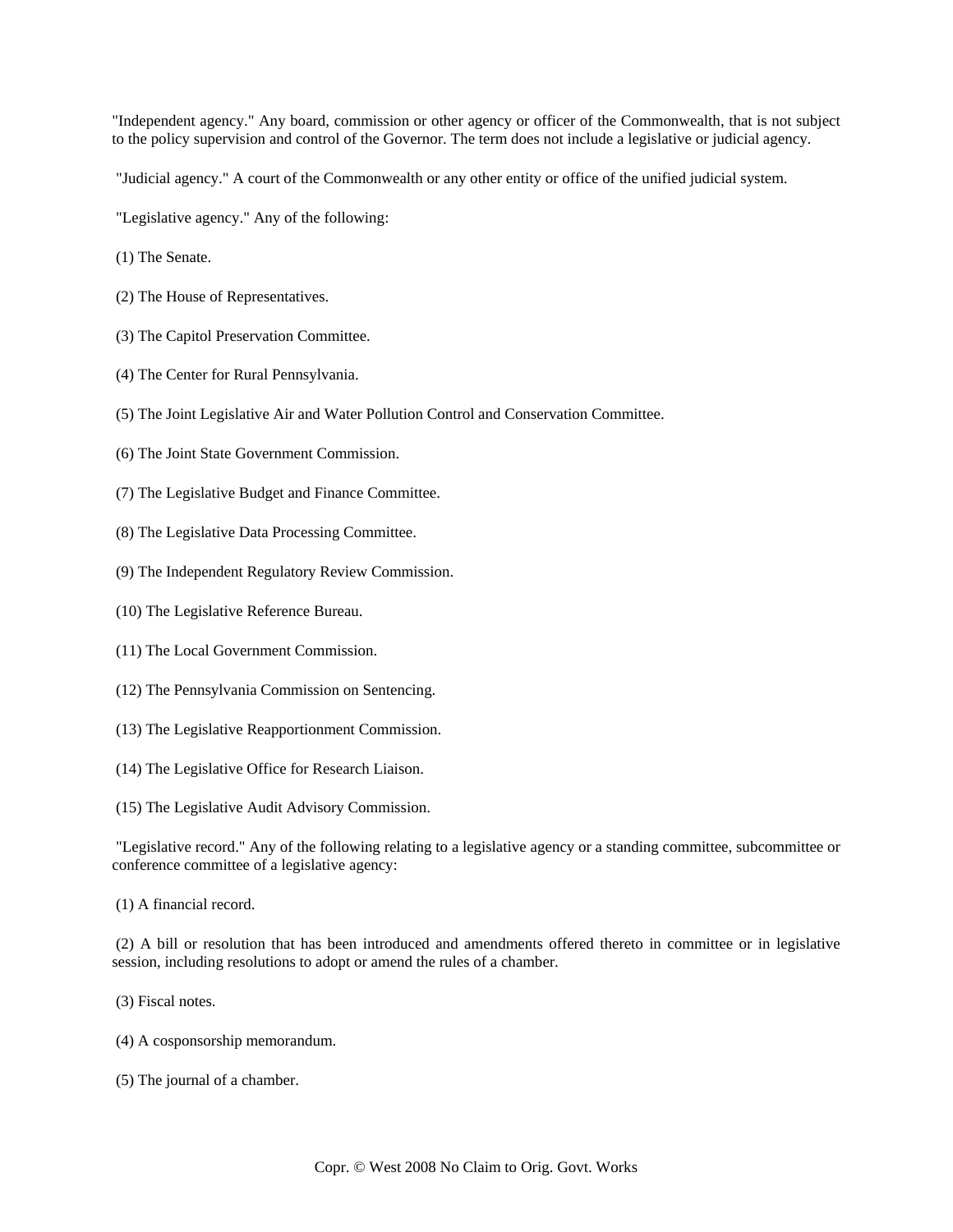(6) The minutes of, record of attendance of members at a public hearing or a public committee meeting and all recorded votes taken in a public committee meeting.

(7) The transcript of a public hearing when available.

- (8) Executive nomination calendars.
- (9) The rules of a chamber.
- (10) A record of all recorded votes taken in a legislative session.

(11) Any administrative staff manuals or written policies.

 (12) An audit report prepared pursuant to the act of June 30, 1970 (P.L. 442, No. 151) [FN3] entitled, "An act implementing the provisions of Article VIII, section 10 of the Constitution of Pennsylvania, by designating the Commonwealth officers who shall be charged with the function of auditing the financial transactions after the occurrence thereof of the Legislative and Judicial branches of the government of the Commonwealth, establishing a Legislative Audit Advisory Commission, and imposing certain powers and duties on such commission."

(13) Final or annual reports required by law to be submitted to the General Assembly.

(14) Legislative Budget and Finance Committee reports.

(15) Daily legislative session calendars and marked calendars.

(16) A record communicating to an agency the official appointment of a legislative appointee.

(17) A record communicating to the appointing authority the resignation of a legislative appointee.

(18) Proposed regulations, final-form regulations and final-omitted regulations submitted to a legislative agency.

 (19) The results of public opinion surveys, polls, focus groups, marketing research or similar efforts designed to measure public opinion funded by a legislative agency.

"Local agency." Any of the following:

 (1) Any political subdivision, intermediate unit, charter school, cyber charter school or public trade or vocational school.

 (2) Any local, intergovernmental, regional or municipal agency, authority, council, board, commission or similar governmental entity.

"Office of Open Records." The Office of Open Records established in section 1310.

 "Personal financial information." An individual's personal credit, charge or debit card information; bank account information; bank, credit or financial statements; account or PIN numbers and other information relating to an individual's personal finances.

 "Privilege." The attorney-work product doctrine, the attorney-client privilege, the doctor-patient privilege, the speech and debate privilege or other privilege recognized by a court interpreting the laws of this Commonwealth.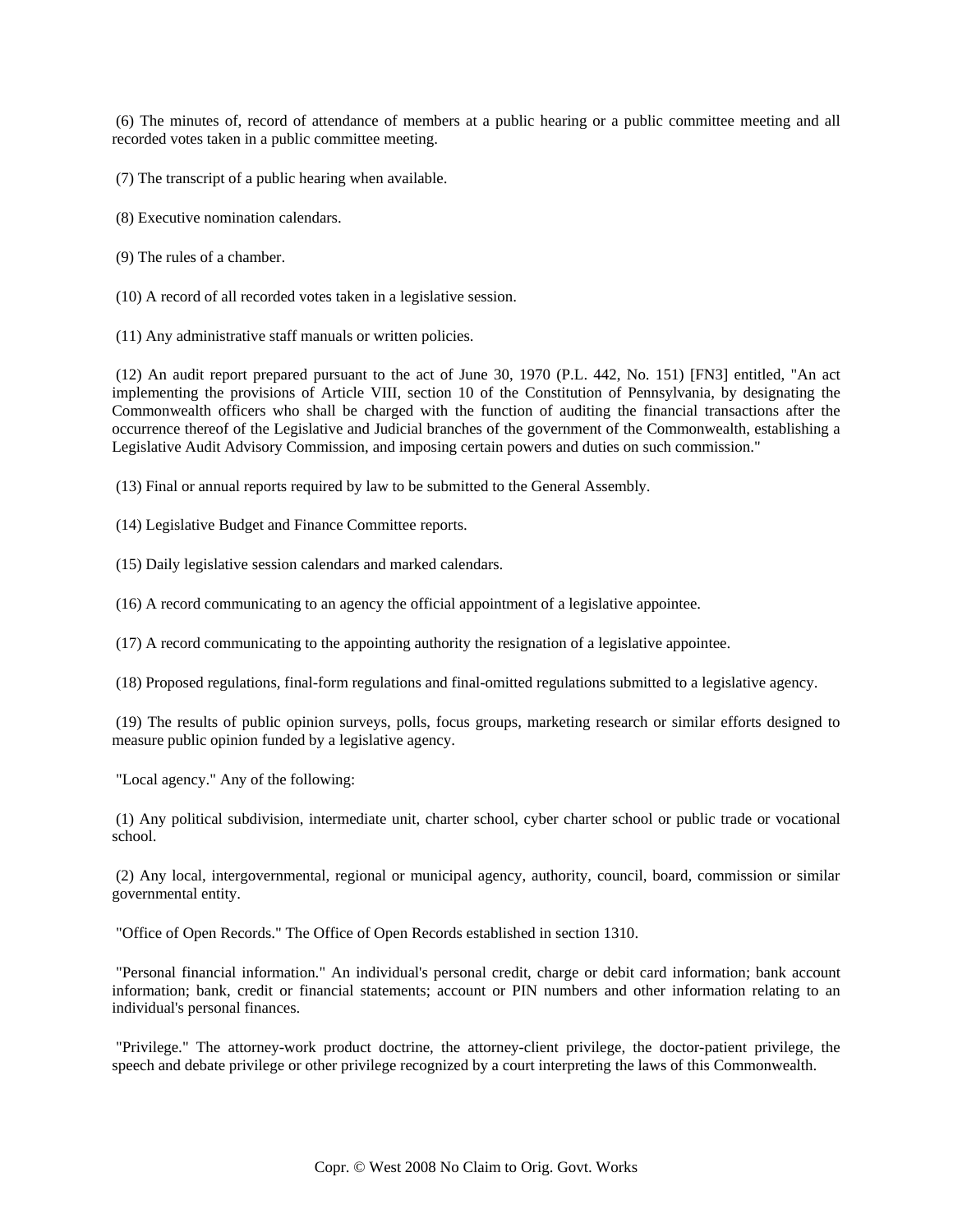"Public record." A record, including a financial record, of a Commonwealth or local agency that:

(1) is not exempt under section 708;

(2) is not exempt from being disclosed under any other Federal or State law or regulation or judicial order or decree; or

(3) is not protected by a privilege.

 "Record." Information, regardless of physical form or characteristics, that documents a transaction or activity of an agency and that is created, received or retained pursuant to law or in connection with a transaction, business or activity of the agency. The term includes a document, paper, letter, map, book, tape, photograph, film or sound recording, information stored or maintained electronically and a data-processed or image-processed document.

 "Requester." A person that is a legal resident of the United States and requests a record pursuant to this act. The term includes an agency.

 "Response." Access to a record or an agency's written notice to a requester granting, denying or partially granting and partially denying access to a record.

 "Social services." Cash assistance and other welfare benefits, medical, mental and other health care services, drug and alcohol treatment, adoption services, vocational services and training, occupational training, education services, counseling services, workers' compensation services and unemployment compensation services, foster care services, services for the elderly, services for individuals with disabilities and services for victims of crimes and domestic violence.

 "State-affiliated entity." A Commonwealth authority or Commonwealth entity. The term includes the Pennsylvania Higher Education Assistance Agency and any entity established thereby, the Pennsylvania Gaming Control Board, the Pennsylvania Game Commission, the Pennsylvania Fish and Boat Commission, the Pennsylvania Housing Finance Agency, the Pennsylvania Municipal Retirement Board, the State System of Higher Education, a community college, the Pennsylvania Turnpike Commission, the Pennsylvania Public Utility Commission, the Pennsylvania Infrastructure Investment Authority, the State Public School Building Authority, the Pennsylvania Interscholastic Athletic Association and the Pennsylvania Higher Educational Facilities Authority. The term does not include a State-related institution.

"State-related institution." Includes:

(1) Temple University.

- (2) The University of Pittsburgh.
- (3) The Pennsylvania State University.
- (4) Lincoln University.

 "Terrorist act." A violent or life-threatening act that violates the criminal laws of the United States or any state and appears to be intended to:

- (1) intimidate or coerce a civilian population;
- (2) influence the policy of a government; or
- (3) affect the conduct of a government by mass destruction, assassination or kidnapping.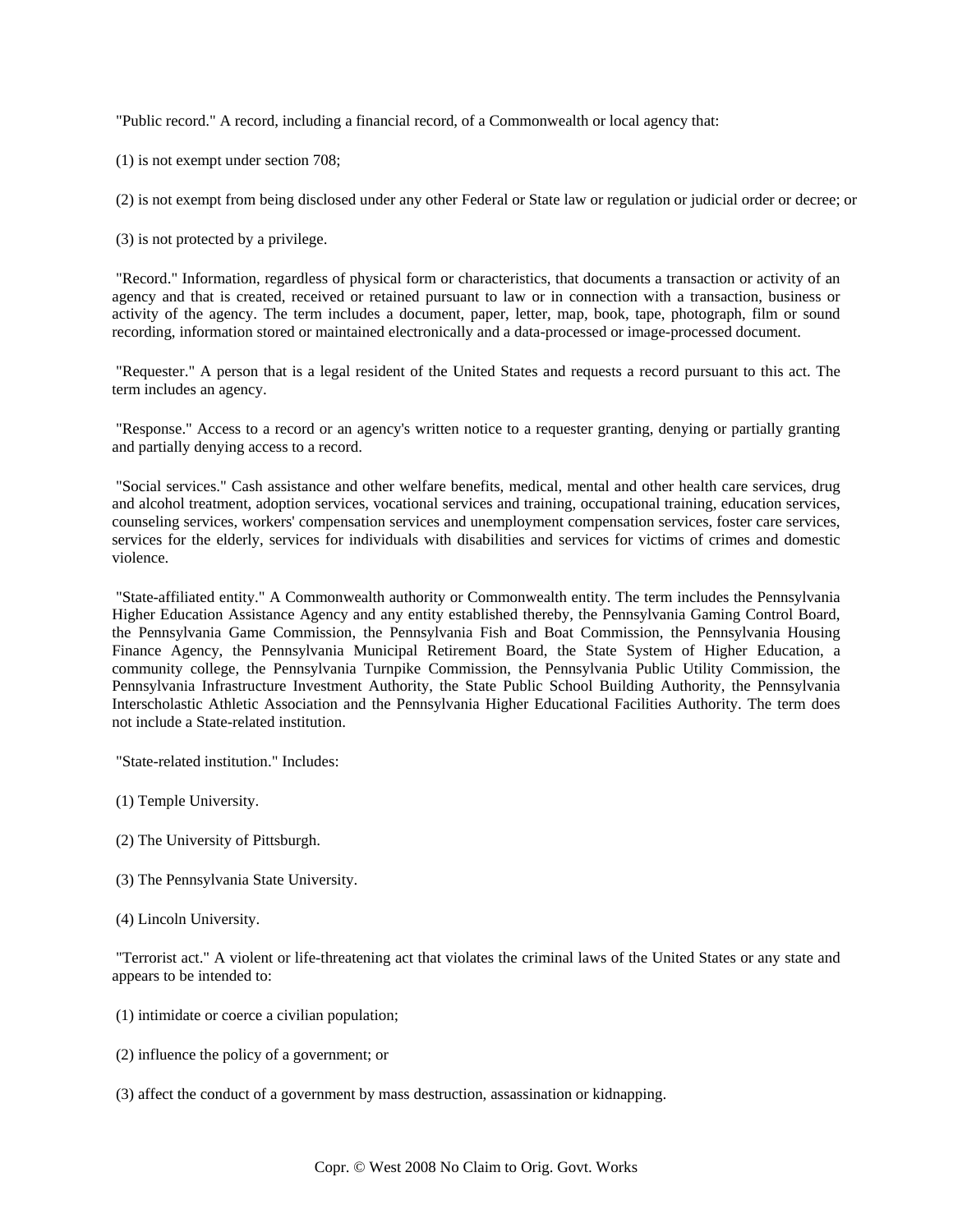"Trade secret." Information, including a formula, drawing, pattern, compilation, including a customer list, program, device, method, technique or process that:

 (1) derives independent economic value, actual or potential, from not being generally known to and not being readily ascertainable by proper means by other persons who can obtain economic value from its disclosure or use; and

(2) is the subject of efforts that are reasonable under the circumstances to maintain its secrecy.

The term includes data processing software obtained by an agency under a licensing agreement prohibiting disclosure.

### CHAPTER 3

# REQUIREMENTS AND PROHIBITIONS

# $<<$  PA ST 65 P.S. § 67.301 >>

Section 301. Commonwealth agencies [FN4]

**(a) Requirement.--**A Commonwealth agency shall provide public records in accordance with this act.

**(b) Prohibition.--**A Commonwealth agency may not deny a requester access to a public record due to the intended use of the public record by the requester unless otherwise provided by law.

### $<<$  PA ST 65 P.S. § 67.302 $>>$

Section 302. Local agencies [FN5]

**(a) Requirement.--**A local agency shall provide public records in accordance with this act.

**(b) Prohibition.--**A local agency may not deny a requester access to a public record due to the intended use of the public record by the requester unless otherwise provided by law.

 $<<$  PA ST 65 P.S. § 67.303 $>>$ 

Section 303. Legislative agencies [FN6]

**(a) Requirement.--**A legislative agency shall provide legislative records in accordance with this act.

**(b) Prohibition.--**A legislative agency may not deny a requester access to a legislative record due to the intended use of the legislative record by the requester.

$$
<< PA ST 65 P.S. \S 67.304 >>
$$

Section 304. Judicial agencies [FN7]

**(a) Requirement.--**A judicial agency shall provide financial records in accordance with this act or any rule or order of court providing equal or greater access to the records.

**(b) Prohibition.--**A judicial agency may not deny a requester access to a financial record due to the intended use of the financial record by the requester.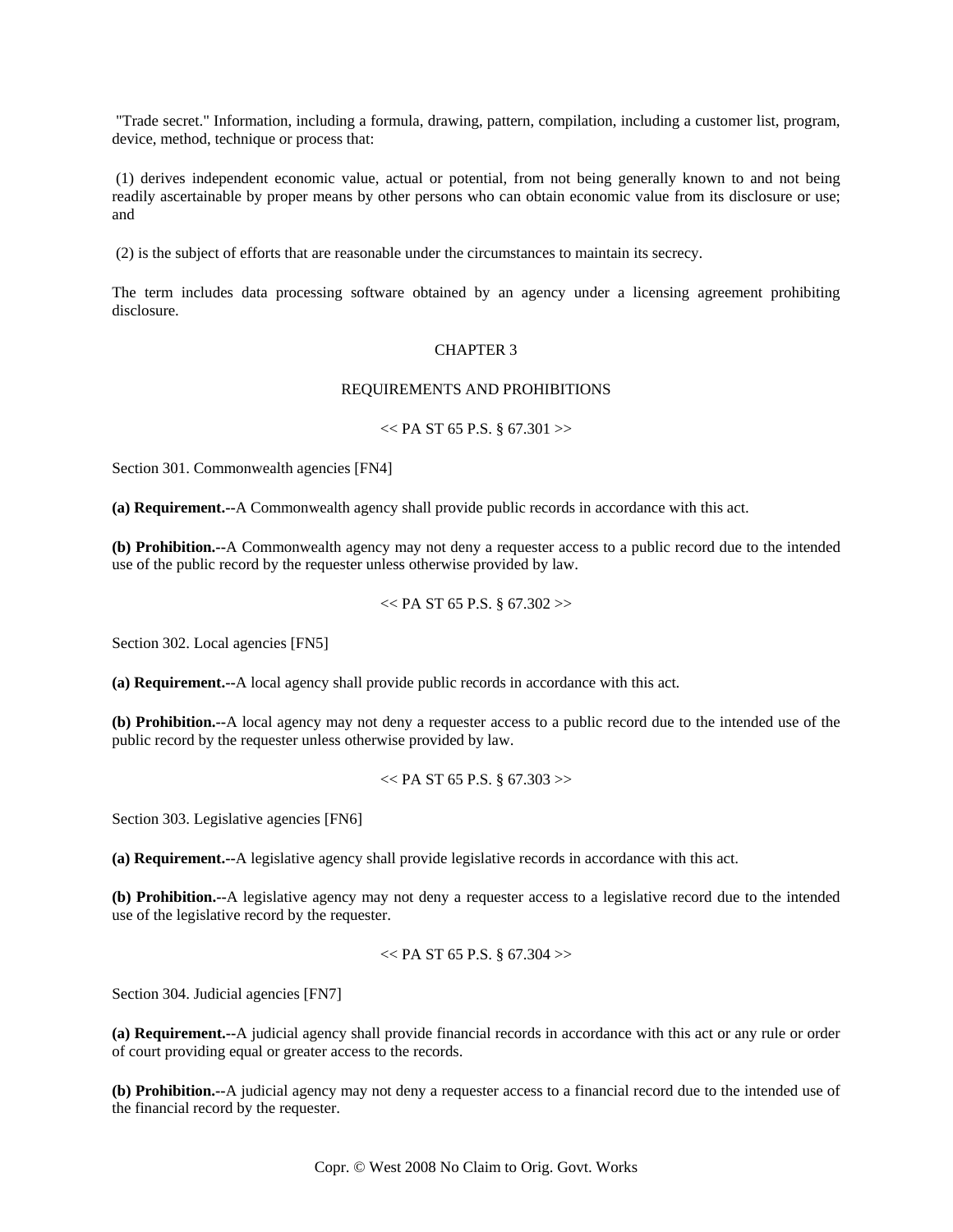# $<<$  PA ST 65 P.S. § 67.305 >>

Section 305. Presumption [FN8]

**(a) General rule.--**A record in the possession of a Commonwealth agency or local agency shall be presumed to be a public record. The presumption shall not apply if:

(1) the record is exempt under section 708;

(2) the record is protected by a privilege; or

 (3) the record is exempt from disclosure under any other Federal or State law or regulation or judicial order or decree.

**(b) Legislative records and financial records.--**A legislative record in the possession of a legislative agency and a financial record in the possession of a judicial agency shall be presumed to be available in accordance with this act. The presumption shall not apply if:

(1) the record is exempt under section 708;

(2) the record is protected by a privilege; or

(3) the record is exempt from disclosure under any other Federal or State law, regulation or judicial order or decree.

$$
\ll P A ST 65 P.S. \S 67.306 >
$$

Section 306. Nature of document [FN9]

 Nothing in this act shall supersede or modify the public or nonpublic nature of a record or document established in Federal or State law, regulation or judicial order or decree.

### CHAPTER 5

# **ACCESS**

#### $<<$  PA ST 65 P.S. § 67.501 >>

Section 501. Scope of chapter [FN10] This chapter applies to all agencies.

$$
<
$$
 P A ST 65 P.S. § 67.502  $>$ 

Section 502. Open-records officer [FN11]

# **(a) Establishment.--**

(1) An agency shall designate an official or employee to act as the open-records officer.

 (2) For a legislative agency other than the Senate or the House of Representatives, the open-records officer designated by the Legislative Reference Bureau shall serve as the open-records officer. Notwithstanding paragraph (1), a political party caucus of a legislative agency may appoint an open-records officer under this section.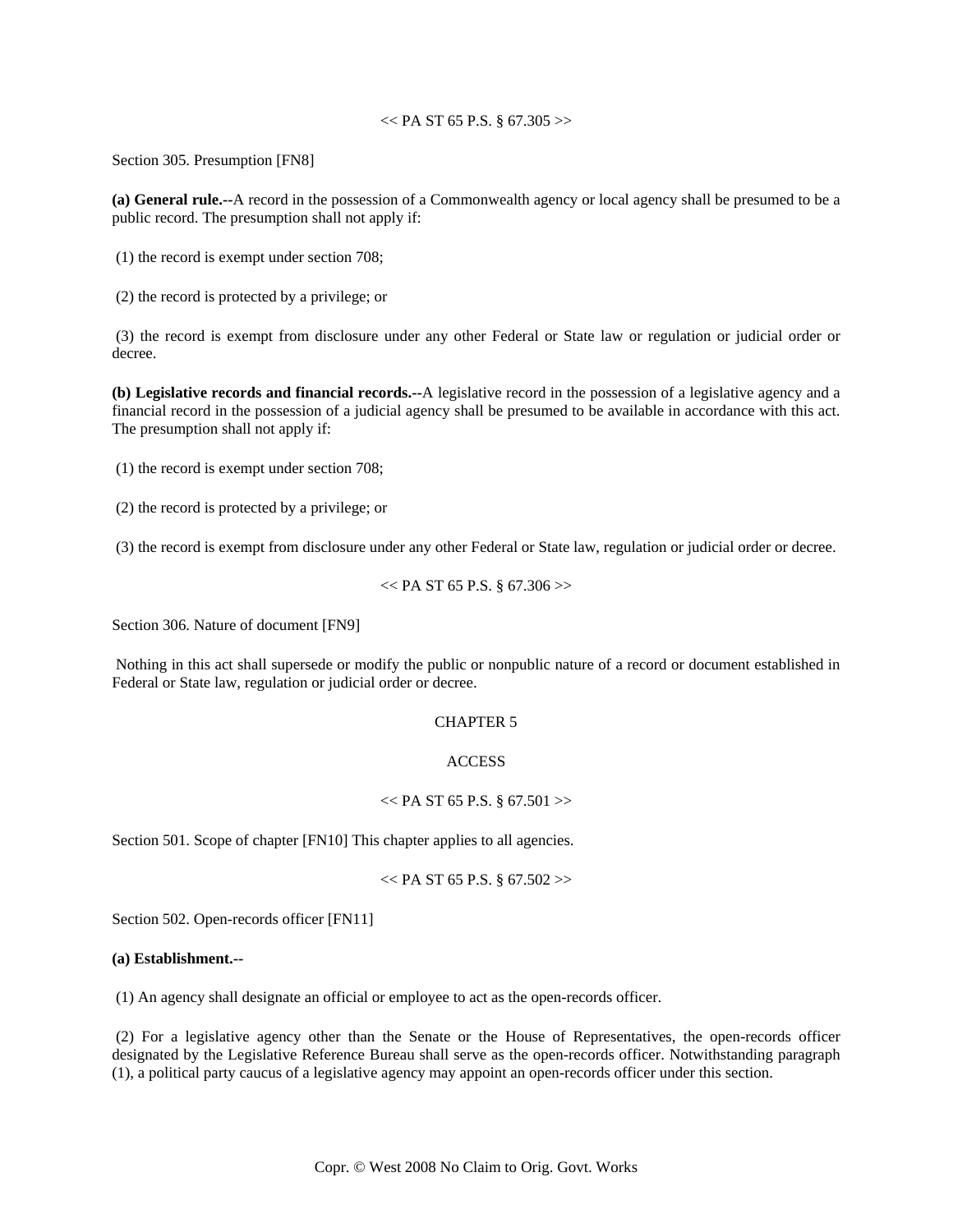# **(b) Functions.--**

 (1) The open-records officer shall receive requests submitted to the agency under this act, direct requests to other appropriate persons within the agency or to appropriate persons in another agency, track the agency's progress in responding to requests and issue interim and final responses under this act.

 (2) Upon receiving a request for a public record, legislative record or financial record, the open-records officer shall do all of the following:

(i) Note the date of receipt on the written request.

 (ii) Compute the day on which the five-day period under section 901 will expire and make a notation of that date on the written request.

 (iii) Maintain an electronic or paper copy of a written request, including all documents submitted with the request until the request has been fulfilled. If the request is denied, the written request shall be maintained for 30 days or, if an appeal is filed, until a final determination is issued under section 1101(b) or the appeal is deemed denied.

 (iv) Create a file for the retention of the original request, a copy of the response, a record of written communications with the requester and a copy of other communications. This subparagraph shall only apply to Commonwealth agencies.

$$
<< PA ST 65 P.S. \S 67.503 >>
$$

Section 503. Appeals officer [FN12]

**(a) Commonwealth agencies and local agencies.--**Except as provided in subsection (d), the Office of Open Records established under section 1310 shall designate an appeals officer under section 1101(a)(2) for all:

(1) Commonwealth agencies; and (2) local agencies.

**(b) Judicial agencies.--**A judicial agency shall designate an appeals officer to hear appeals under Chapter 11.

#### **(c) Legislative agencies.--**

 (1) Except as set forth in paragraph (2), the Legislative Reference Bureau shall designate an appeals officer to hear appeals under Chapter 11 for all legislative agencies.

(2) Each of the following shall designate an appeals officer to hear appeals under Chapter 11:

- (i) The Senate.
- (ii) The House of Representatives.

#### **(d) Law enforcement records and Statewide officials.--**

 (1) The Attorney General, State Treasurer and Auditor General shall each designate an appeals officer to hear appeals under Chapter 11.

 (2) The district attorney of a county shall designate one or more appeals officers to hear appeals under Chapter 11 relating to access to criminal investigative records in possession of a local agency of that county. The appeals officer designated by the district attorney shall determine if the record requested is a criminal investigative record.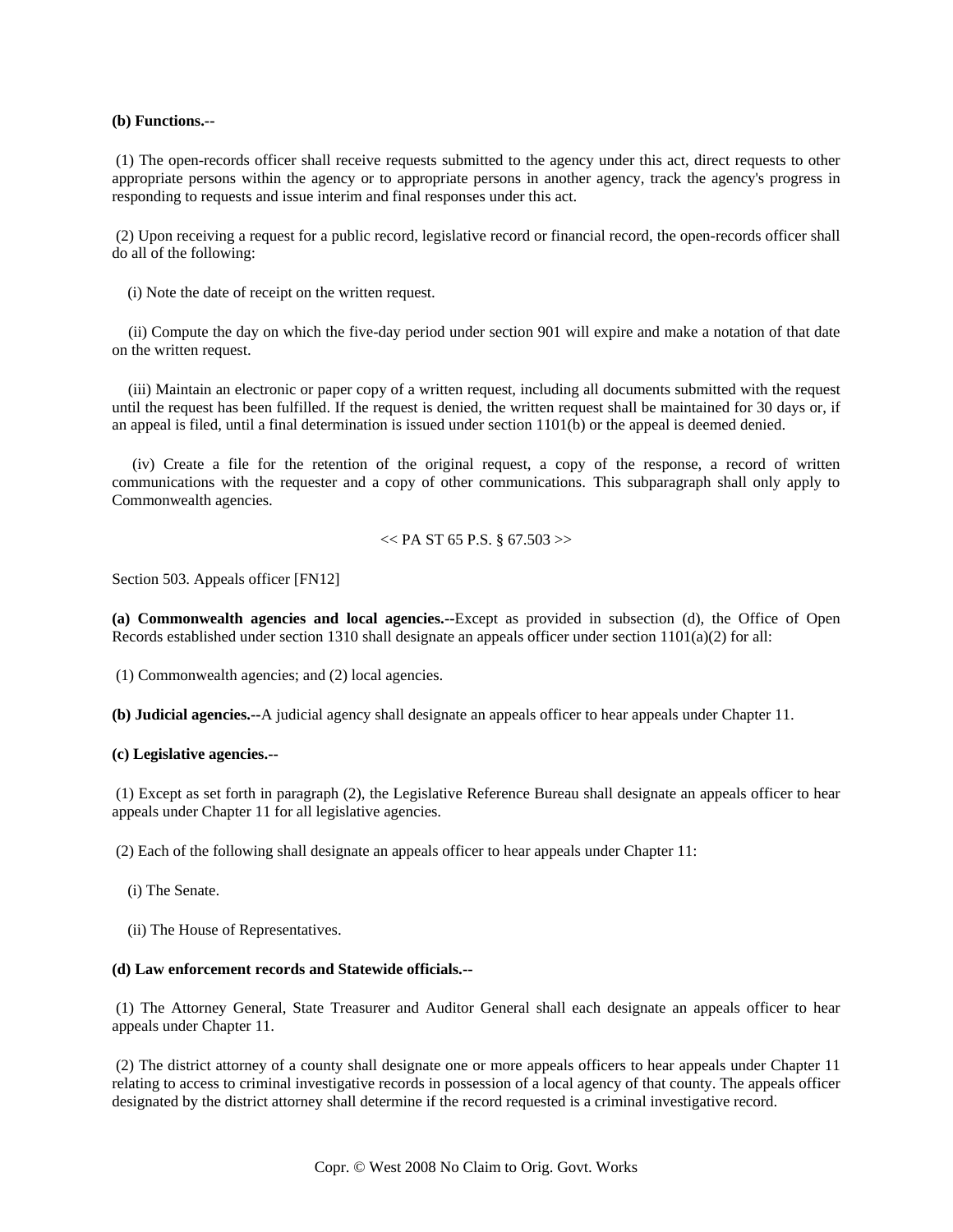# $<<$  PA ST 65 P.S. § 67.504 >>

Section 504. Regulations and policies [FN13]

**(a) Authority.--**An agency may promulgate regulations and policies necessary for the agency to implement this act. The Office of Open Records may promulgate regulations relating to appeals involving a Commonwealth agency or local agency.

**(b) Posting.--**The following information shall be posted at each agency and, if the agency maintains an Internet website, on the agency's Internet website:

(1) Contact information for the open-records officer.

(2) Contact information for the Office of Open Records or other applicable appeals officer.

(3) A form which may be used to file a request.

(4) Regulations, policies and procedures of the agency relating to this act.

```
<< PA ST 65 P.S. § 67.505 >>
```
Section 505. Uniform form [FN14]

**(a) Commonwealth and local agencies.--**The Office of Open Records shall develop a uniform form which shall be accepted by all Commonwealth and local agencies in addition to any form used by the agency to file a request under this act. The uniform form shall be published in the Pennsylvania Bulletin and on the Office of Open Record's Internet website.

**(b) Judicial agencies.--**A judicial agency or the Administrative Office of Pennsylvania Courts may develop a form to request financial records or may accept a form developed by the Office of Open Records.

**(c) Legislative agencies.--**A legislative agency may develop a form to request legislative records or may accept the form developed by the Office of Open Records.

 $<<$  PA ST 65 P.S. § 67.506 $>>$ 

Section 506. Requests [FN15]

# **(a) Disruptive requests.--**

 (1) An agency may deny a requester access to a record if the requester has made repeated requests for that same record and the repeated requests have placed an unreasonable burden on the agency.

(2) A denial under this subsection shall not restrict the ability to request a different record.

### **(b) Disaster or potential damage.--**

(1) An agency may deny a requester access:

(i) when timely access is not possible due to fire, flood or other disaster; or

(ii) to historical, ancient or rare documents, records, archives and manuscripts when access may, in the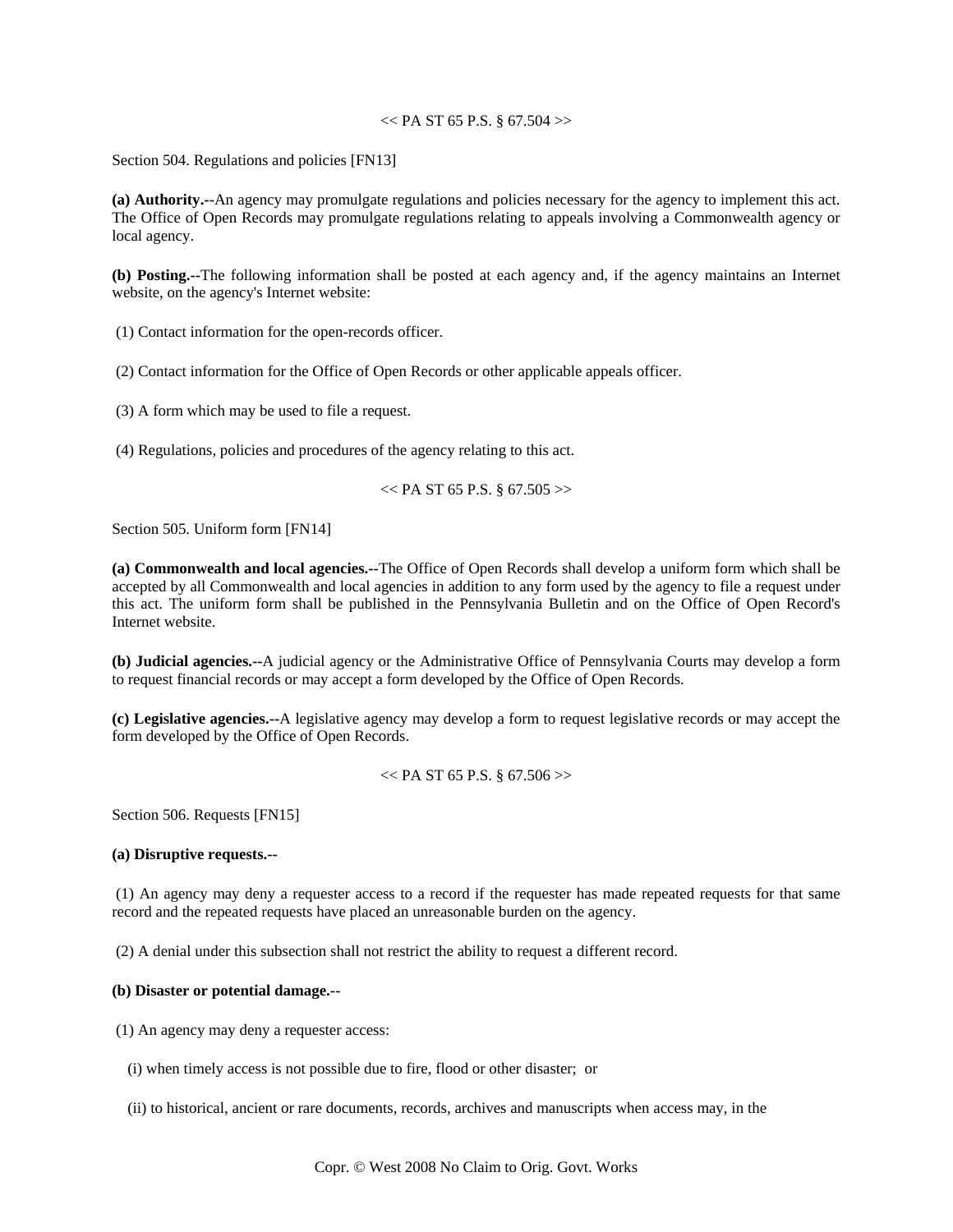professional judgment of the curator or custodian of records, cause physical damage or irreparable harm to the record.

 (2) To the extent possible, the contents of a record under this subsection shall be made accessible to a requester even when the record is physically unavailable.

**(c) Agency discretion.--**An agency may exercise its discretion to make any otherwise exempt record accessible for inspection and copying under this chapter, if all of the following apply:

(1) Disclosure of the record is not prohibited under any of the following:

- (i) Federal or State law or regulation.
- (ii) Judicial order or decree.

(2) The record is not protected by a privilege.

 (3) The agency head determines that the public interest favoring access outweighs any individual, agency or public interest that may favor restriction of access.

### **(d) Agency possession.--**

 (1) A public record that is not in the possession of an agency but is in the possession of a party with whom the agency has contracted to perform a governmental function on behalf of the agency, and which directly relates to the governmental function and is not exempt under this act, shall be considered a public record of the agency for purposes of this act.

 (2) Nothing in this act shall be construed to require access to any other record of the party in possession of the public record.

 (3) A request for a public record in possession of a party other than the agency shall be submitted to the open records officer of the agency. Upon a determination that the record is subject to access under this act, the open records officer shall assess the duplication fee established under section 1307(b) and upon collection shall remit the fee to the party in possession of the record if the party duplicated the record.

 $<<$  PA ST 65 P.S. § 67.507 >>

Section 507. Retention of records [FN16]

 Nothing in this act shall be construed to modify, rescind or supersede any record retention policy or disposition schedule of an agency established pursuant to law, regulation, policy or other directive.

# CHAPTER 7

# PROCEDURE

### $<<$  PA ST 65 P.S. § 67.701 >>

Section 701. Access [FN17]

**(a) General rule.--**Unless otherwise provided by law, a public record, legislative record or financial record shall be accessible for inspection and duplication in accordance with this act. A record being provided to a requester shall be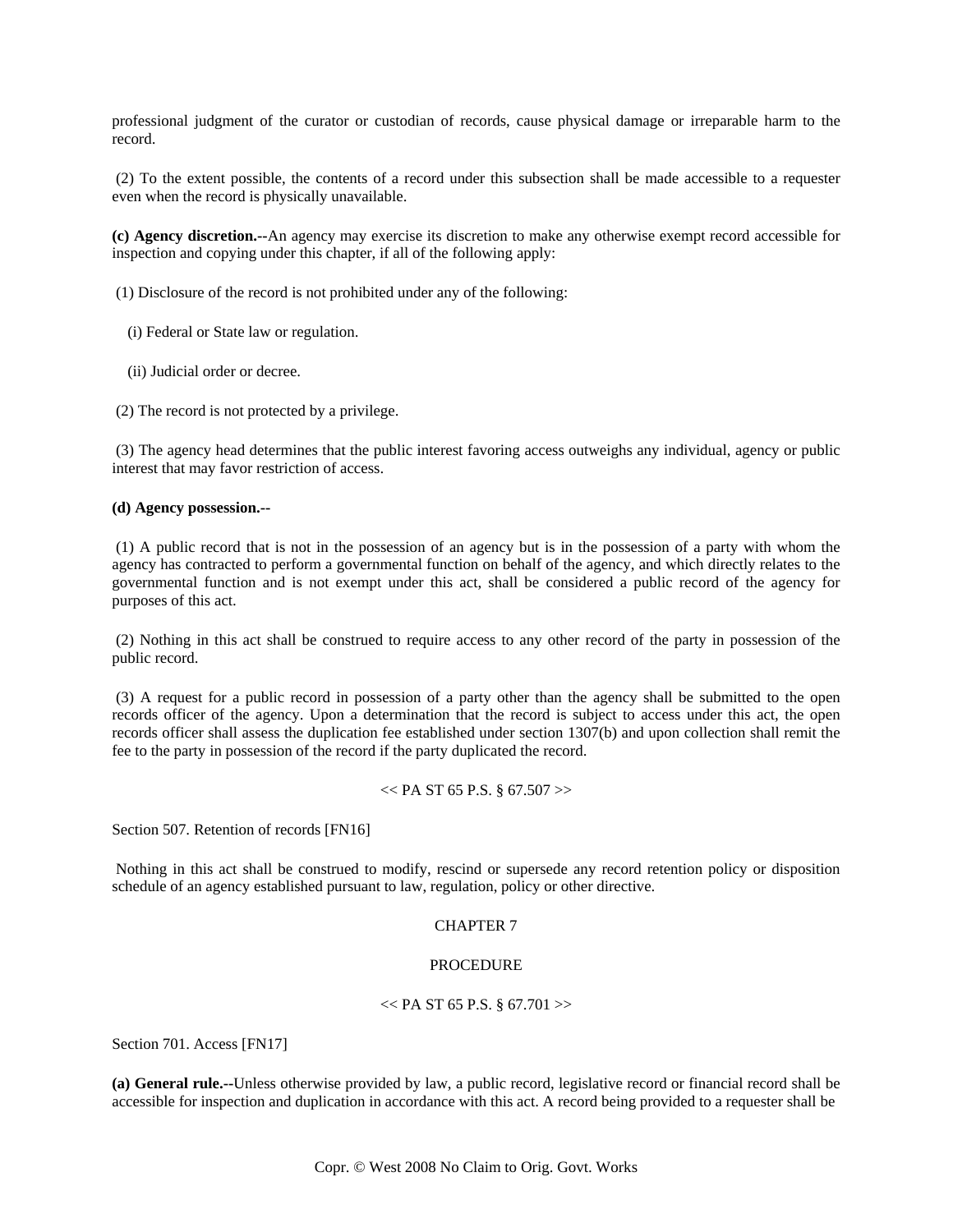provided in the medium requested if it exists in that medium; otherwise, it shall be provided in the medium in which it exists. Public records, legislative records or financial records shall be available for access during the regular business hours of an agency.

**(b) Construction.--**Nothing in this act shall be construed to require access to any computer either of an agency or individual employee of an agency.

#### $<<$  PA ST 65 P.S. § 67.702 $>>$

Section 702. Requests [FN18]

 Agencies may fulfill verbal, written or anonymous verbal or written requests for access to records under this act. If the requester wishes to pursue the relief and remedies provided for in this act, the request for access to records must be a written request.

#### $<<$  PA ST 65 P.S. § 67.703 $>>$

Section 703. Written requests [FN19]

 A written request for access to records may be submitted in person, by mail, by e-mail, by facsimile or, to the extent provided by agency rules, by any other electronic means. A written request must be addressed to the open-records officer designated pursuant to section 502. Employees of an agency shall be directed to forward requests for records to the open-records officer. A written request should identify or describe the records sought with sufficient specificity to enable the agency to ascertain which records are being requested and shall include the name and address to which the agency should address its response. A written request need not include any explanation of the requester's reason for requesting or intended use of the records unless otherwise required by law.

 $<<$  PA ST 65 P.S. § 67.704 $>>$ 

Section 704. Electronic access [FN20]

**(a) General rule.--**In addition to the requirements of section 701, an agency may make its records available through any publicly accessible electronic means.

## **(b) Response.--**

 (1) In addition to the requirements of section 701, an agency may respond to a request by notifying the requester that the record is available through publicly accessible electronic means or that the agency will provide access to inspect the record electronically.

 (2) If the requester is unwilling or unable to access the record electronically, the requester may, within 30 days following receipt of the agency notification, submit a written request to the agency to have the record converted to paper. The agency shall provide access to the record in printed form within five days of the receipt of the written request for conversion to paper.

```
<< PA ST 65 P.S. § 67.705 >>
```
Section 705. Creation of record [FN21]

 When responding to a request for access, an agency shall not be required to create a record which does not currently exist or to compile, maintain, format or organize a record in a manner in which the agency does not currently compile, maintain, format or organize the record.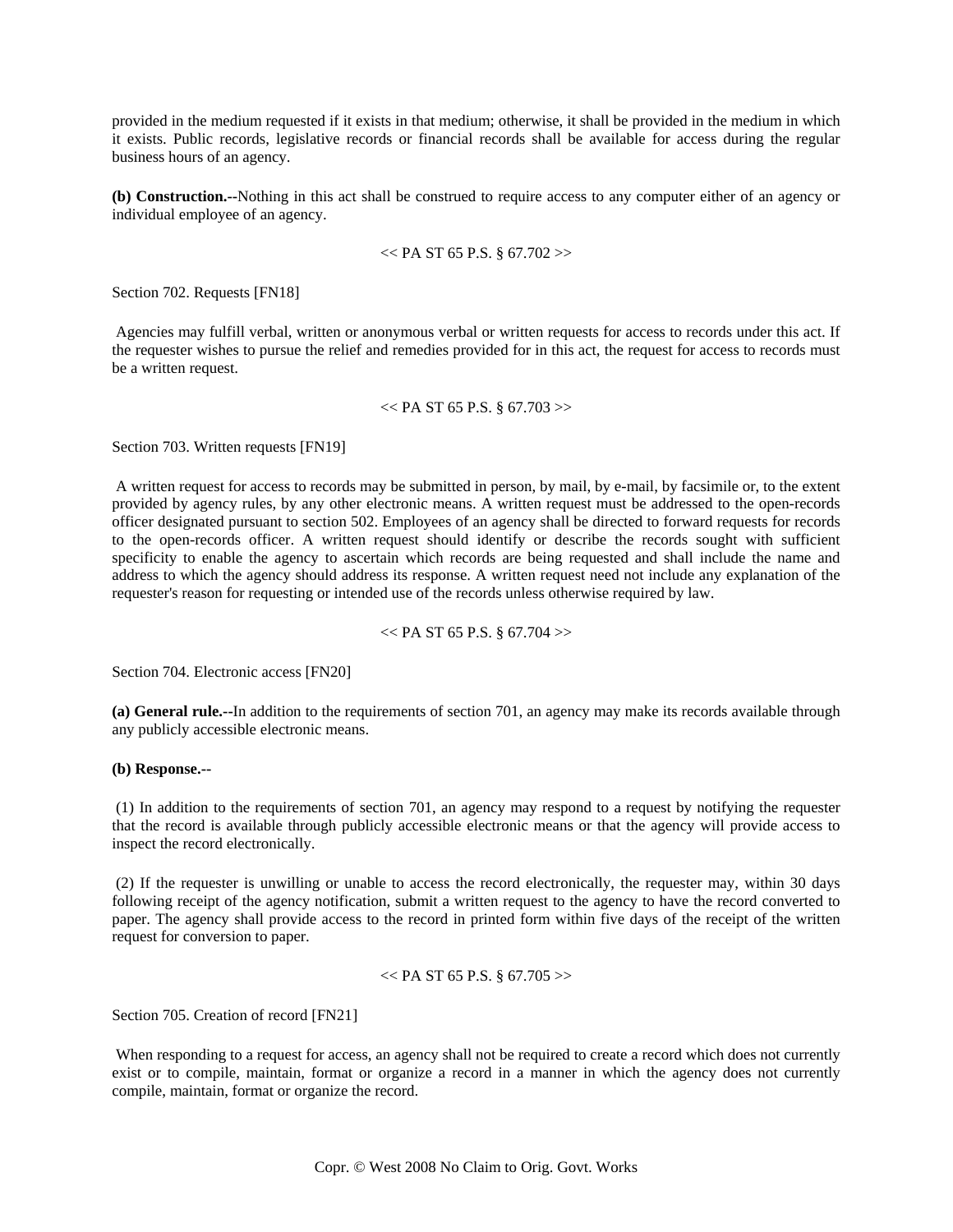# $<<$  PA ST 65 P.S. § 67.706 >>

Section 706. Redaction [FN22]

 If an agency determines that a public record, legislative record or financial record contains information which is subject to access as well as information which is not subject to access, the agency's response shall grant access to the information which is subject to access and deny access to the information which is not subject to access. If the information which is not subject to access is an integral part of the public record, legislative record or financial record and cannot be separated, the agency shall redact from the record the information which is not subject to access, and the response shall grant access to the information which is subject to access. The agency may not deny access to the record if the information which is not subject to access is able to be redacted. Information which an agency redacts in accordance with this subsection shall be deemed a denial under Chapter 9.

 $<<$  PA ST 65 P.S. § 67.707 $>>$ 

Section 707. Production of certain records [FN23]

**(a) General rule.--**If, in response to a request, an agency produces a record that is not a public record, legislative record or financial record, the agency shall notify any third party that provided the record to the agency, the person that is the subject of the record and the requester.

**(b) Requests for trade secrets.--**An agency shall notify a third party of a request for a record if the third party provided the record and included a written statement signed by a representative of the third party that the record contains a trade secret or confidential proprietary information. Notification shall be provided within five business days of receipt of the request for the record. The third party shall have five business days from receipt of notification from the agency to provide input on the release of the record. The agency shall deny the request for the record or release the record within ten business days of the provision of notice to the third party and shall notify the third party of the decision.

### **(c) Transcripts.--**

 (1) Prior to an adjudication becoming final, binding and nonappealable, a transcript of an administrative proceeding shall be provided to a requester by the agency stenographer or a court reporter, in accordance with agency procedure or an applicable contract.

 (2) Following an adjudication becoming final, binding and nonappealable, a transcript of an administrative proceeding shall be provided to a requester in accordance with the duplication rates established in section 1307(b).

$$
\ll P A ST 65 P.S. \S 67.708 >
$$

Section 708. Exceptions for public records [FN24]

#### **(a) Burden of proof.--**

 (1) The burden of proving that a record of a Commonwealth agency or local agency is exempt from public access shall be on the Commonwealth agency or local agency receiving a request by a preponderance of the evidence.

 (2) The burden of proving that a legislative record is exempt from public access shall be on the legislative agency receiving a request by a preponderance of the evidence.

 (3) The burden of proving that a financial record of a judicial agency is exempt from public access shall be on the judicial agency receiving a request by a preponderance of the evidence.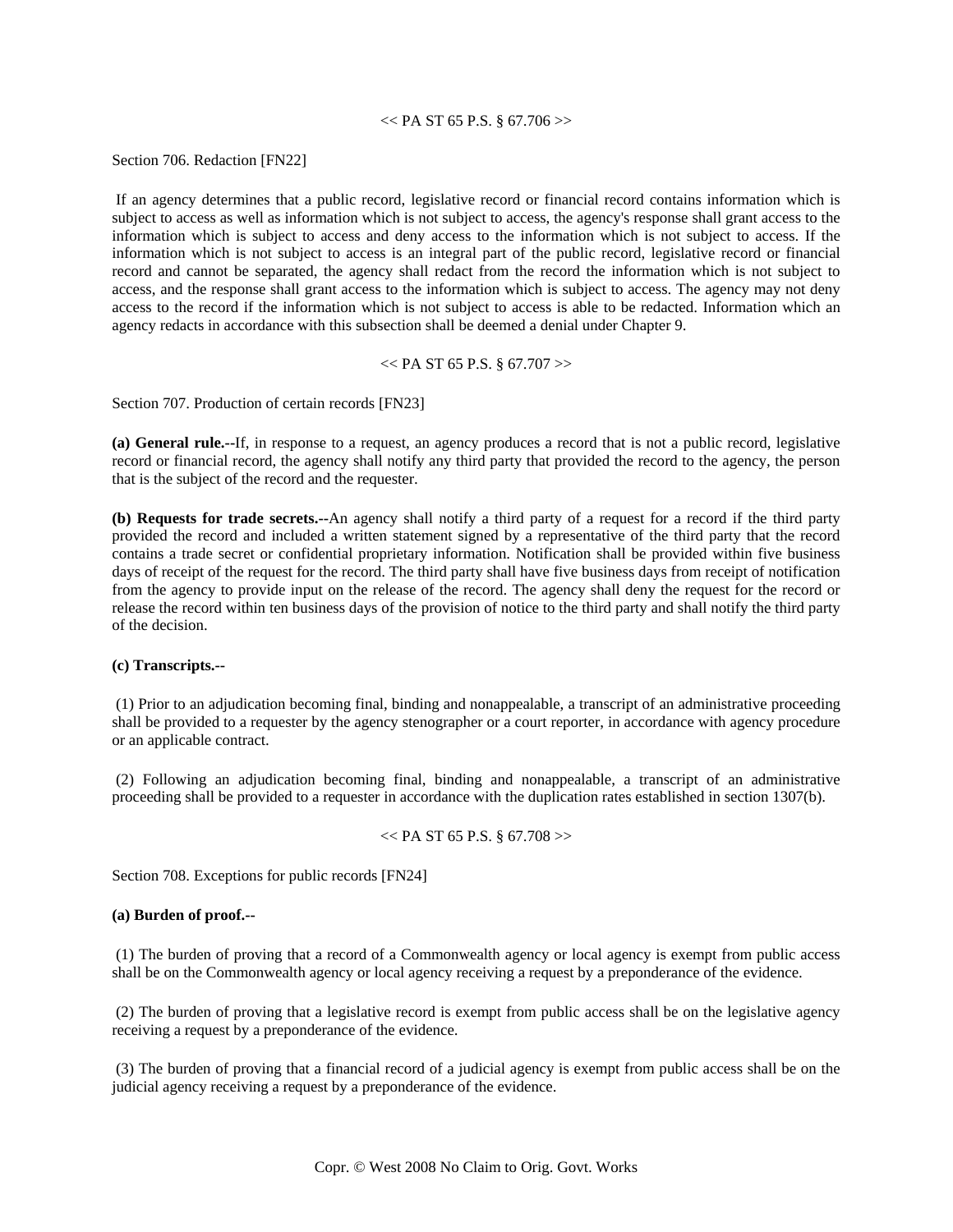**(b) Exceptions.--**Except as provided in subsections (c) and (d), the following are exempt from access by a requester under this act:

(1) A record, the disclosure of which:

(i) would result in the loss of Federal or State funds by an agency or the Commonwealth; or

 (ii) would be reasonably likely to result in a substantial and demonstrable risk of physical harm to or the personal security of an individual.

 (2) A record maintained by an agency in connection with the military, homeland security, national defense, law enforcement or other public safety activity that, if disclosed, would be reasonably likely to jeopardize or threaten public safety or preparedness or public protection activity or a record that is designated classified by an appropriate Federal or State military authority.

 (3) A record, the disclosure of which creates a reasonable likelihood of endangering the safety or the physical security of a building, public utility, resource, infrastructure, facility or information storage system, may include:

 (i) documents or data relating to computer hardware, source files, software and system networks that could jeopardize computer security by exposing a vulnerability in preventing, protecting against, mitigating or responding to a terrorist act;

 (ii) lists of infrastructure, resources and significant special events, including those defined by the Federal Government in the National Infrastructure Protections, which are deemed critical due to their nature and which result from risk analysis; threat assessments; consequences assessments; antiterrorism protective measures and plans; counterterrorism measures and plans; and security and response needs assessments; and

 (iii) building plans or infrastructure records that expose or create vulnerability through disclosure of the location, configuration or security of critical systems, including public utility systems, structural elements, technology, communication, electrical, fire suppression, ventilation, water, wastewater, sewage and gas systems.

 (4) A record regarding computer hardware, software and networks, including administrative or technical records, which, if disclosed, would be reasonably likely to jeopardize computer security.

 (5) A record of an individual's medical, psychiatric or psychological history or disability status, including an evaluation, consultation, prescription, diagnosis or treatment; results of tests, including drug tests; enrollment in a health care program or program designed for participation by persons with disabilities, including vocation rehabilitation, workers' compensation and unemployment compensation; or related information that would disclose individually identifiable health information.

(6)(i) The following personal identification information:

 (A) A record containing all or part of a person's Social Security number, driver's license number, personal financial information, home, cellular or personal telephone numbers, personal e-mail addresses, employee number or other confidential personal identification number.

(B) A spouse's name, marital status or beneficiary or dependent information.

(C) The home address of a law enforcement officer or judge.

 (ii) Nothing in this paragraph shall preclude the release of the name, position, salary, actual compensation or other payments or expenses, employment contract, employment-related contract or agreement and length of service of a public official or an agency employee.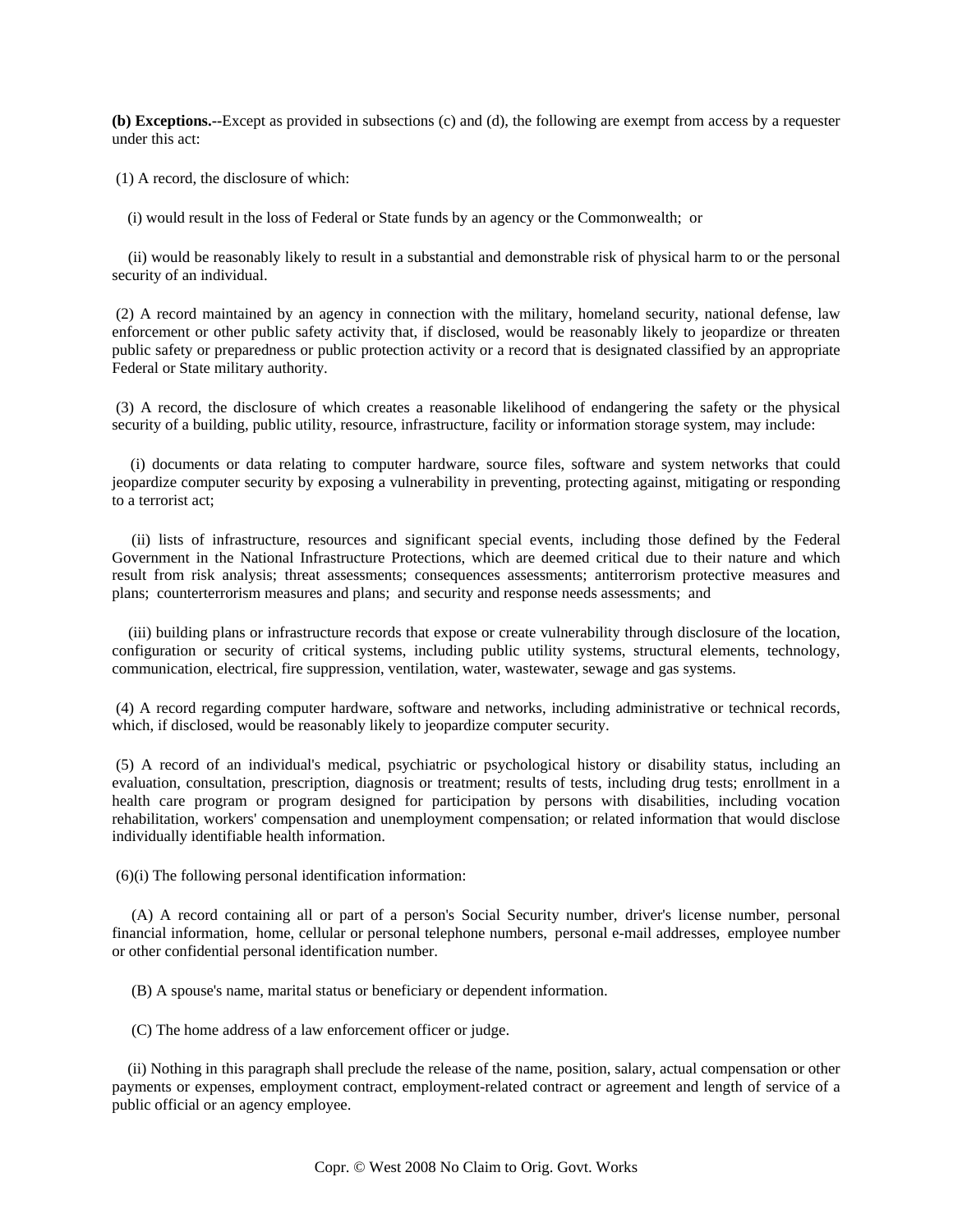(iii) An agency may redact the name or other identifying information relating to an individual performing an undercover or covert law enforcement activity from a record.

(7) The following records relating to an agency employee:

 (i) A letter of reference or recommendation pertaining to the character or qualifications of an identifiable individual, unless it was prepared in relation to the appointment of an individual to fill a vacancy in an elected office or an appointed office requiring Senate confirmation.

(ii) A performance rating or review.

 (iii) The result of a civil service or similar test administered by a Commonwealth agency, legislative agency or judicial agency. The result of a civil service or similar test administered by a local agency shall not be disclosed if restricted by a collective bargaining agreement. Only test scores of individuals who obtained a passing score on a test administered by a local agency may be disclosed.

(iv) The employment application of an individual who is not hired by the agency.

(v) Workplace support services program information.

(vi) Written criticisms of an employee.

(vii) Grievance material, including documents related to discrimination or sexual harassment.

 (viii) Information regarding discipline, demotion or discharge contained in a personnel file. This subparagraph shall not apply to the final action of an agency that results in demotion or discharge.

(ix) An academic transcript.

 (8)(i) A record pertaining to strategy or negotiations relating to labor relations or collective bargaining and related arbitration proceedings. This subparagraph shall not apply to a final or executed contract or agreement between the parties in a collective bargaining procedure.

 (ii) In the case of the arbitration of a dispute or grievance under a collective bargaining agreement, an exhibit entered into evidence at an arbitration proceeding, a transcript of the arbitration or the opinion. This subparagraph shall not apply to the final award or order of the arbitrator in a dispute or grievance procedure.

 (9) The draft of a bill, resolution, regulation, statement of policy, management directive, ordinance or amendment thereto prepared by or for an agency.

(10)(i) A record that reflects:

 (A) The internal, predecisional deliberations of an agency, its members, employees or officials or predecisional deliberations between agency members, employees or officials and members, employees or officials of another agency, including predecisional deliberations relating to a budget recommendation, legislative proposal, legislative amendment, contemplated or proposed policy or course of action or any research, memos or other documents used in the predecisional deliberations.

(B) The strategy to be used to develop or achieve the successful adoption of a budget, legislative proposal or regulation.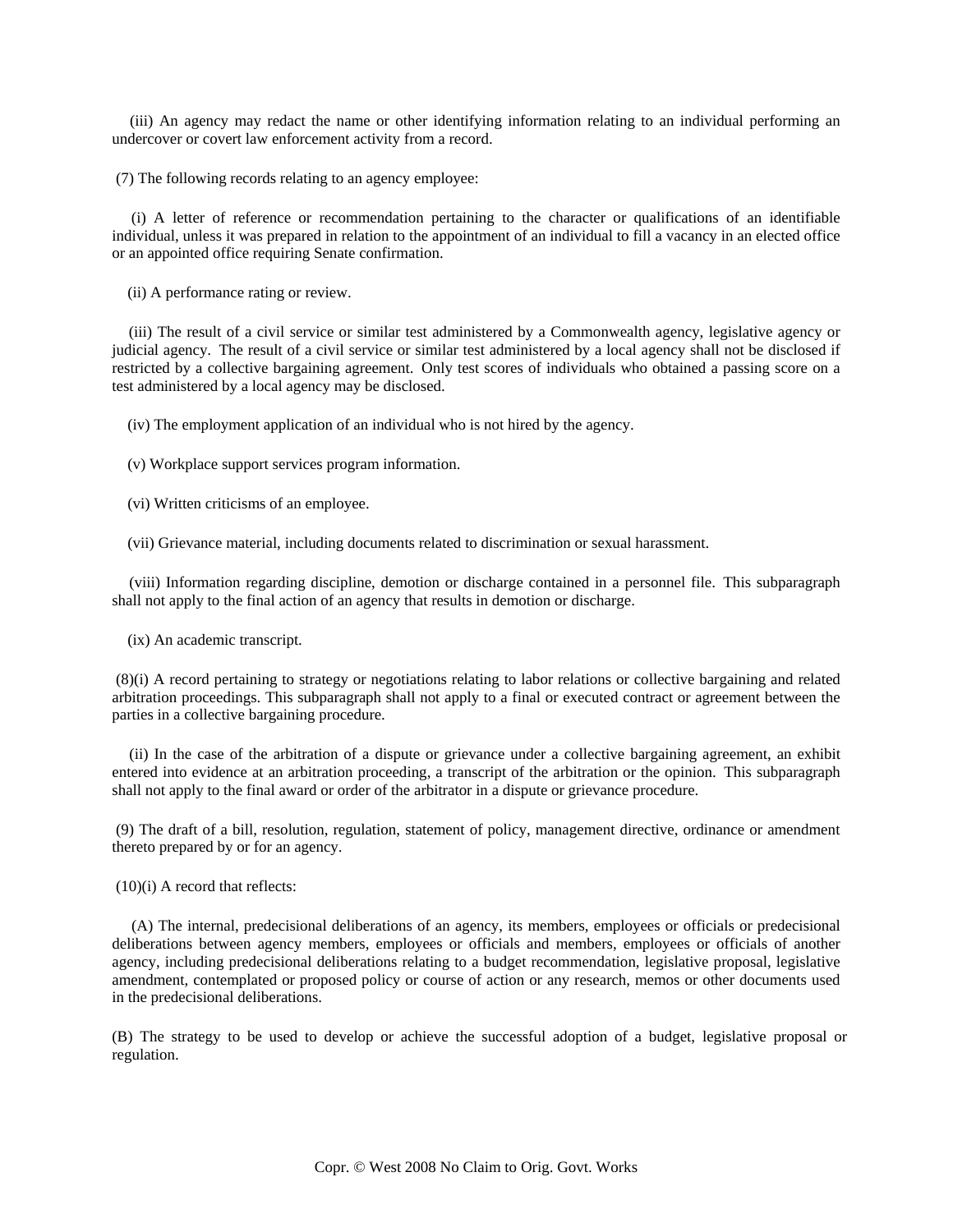(ii) Subparagraph (i)(A) shall apply to agencies subject to 65 Pa.C.S. Ch. 7 (relating to open meetings) in a manner consistent with 65 Pa.C.S. Ch. 7. A record which is not otherwise exempt from access under this act and which is presented to a quorum for deliberation in accordance with 65 Pa.C.S. Ch. 7 shall be a public record.

 (iii) This paragraph shall not apply to a written or Internet application or other document that has been submitted to request Commonwealth funds.

 (iv) This paragraph shall not apply to the results of public opinion surveys, polls, focus groups, marketing research or similar effort designed to measure public opinion.

(11) A record that constitutes or reveals a trade secret or confidential proprietary information.

 (12) Notes and working papers prepared by or for a public official or agency employee used solely for that official's or employee's own personal use, including telephone message slips, routing slips and other materials that do not have an official purpose.

 (13) Records that would disclose the identity of an individual who lawfully makes a donation to an agency unless the donation is intended for or restricted to providing remuneration or personal tangible benefit to a named public official or employee of the agency, including lists of potential donors compiled by an agency to pursue donations, donor profile information or personal identifying information relating to a donor.

 (14) Unpublished lecture notes, unpublished manuscripts, unpublished articles, creative works in progress, researchrelated material and scholarly correspondence of a community college or an institution of the State System of Higher Education or a faculty member, staff employee, guest speaker or student thereof.

(15)(i) Academic transcripts.

 (ii) Examinations, examination questions, scoring keys or answers to examinations. This subparagraph shall include licensing and other examinations relating to the qualifications of an individual and to examinations given in primary and secondary schools and institutions of higher education.

(16) A record of an agency relating to or resulting in a criminal investigation, including:

(i) Complaints of potential criminal conduct other than a private criminal complaint.

(ii) Investigative materials, notes, correspondence, videos and reports.

 (iii) A record that includes the identity of a confidential source or the identity of a suspect who has not been charged with an offense to whom confidentiality has been promised.

(iv) A record that includes information made confidential by law or court order.

(v) Victim information, including any information that would jeopardize the safety of the victim.

- (vi) A record that, if disclosed, would do any of the following:
- (A) Reveal the institution, progress or result of a criminal investigation, except the filing of criminal charges.
- (B) Deprive a person of the right to a fair trial or an impartial adjudication.
- (C) Impair the ability to locate a defendant or codefendant.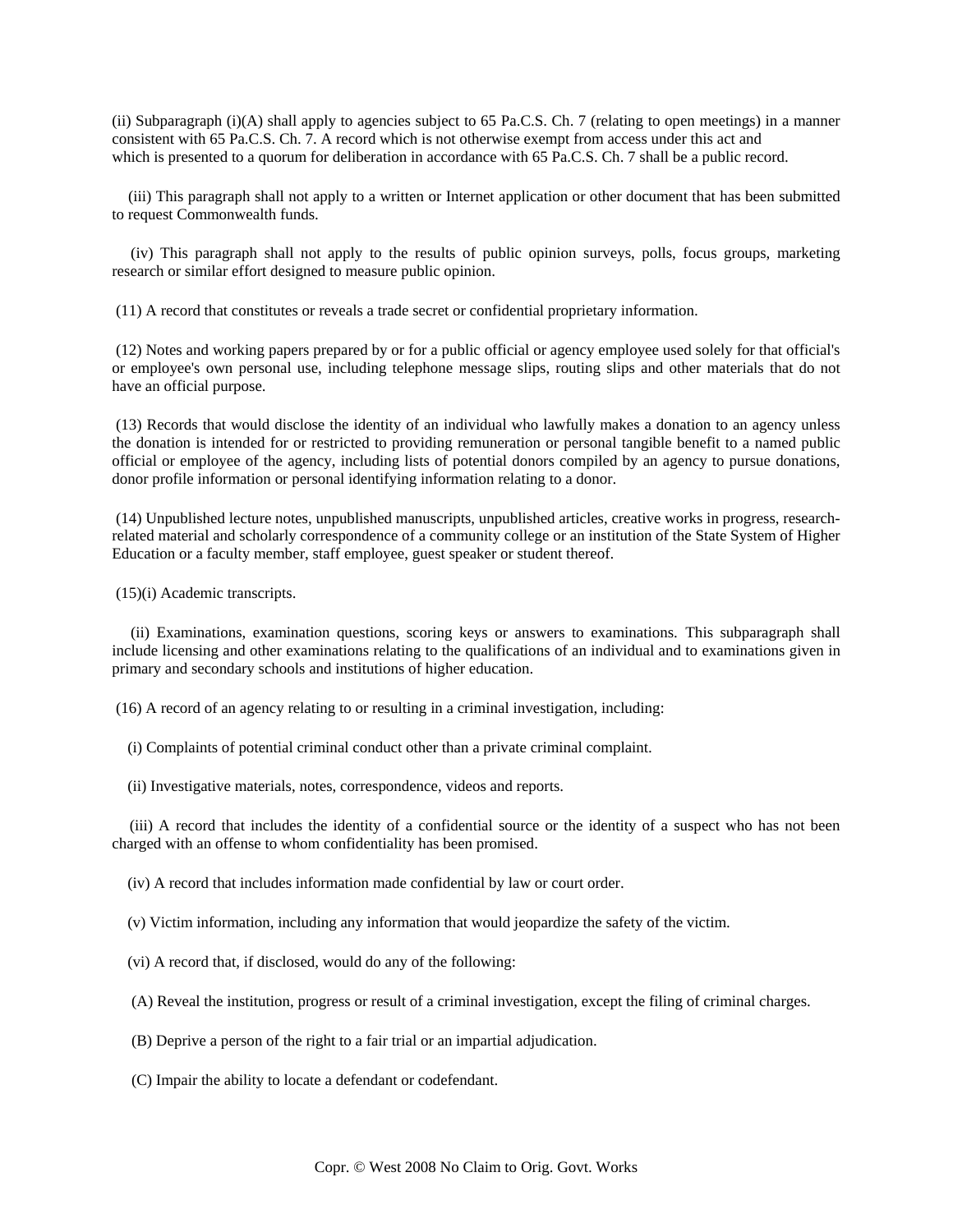- (D) Hinder an agency's ability to secure an arrest, prosecution or conviction.
- (E) Endanger the life or physical safety of an individual.

 This paragraph shall not apply to information contained in a police blotter as defined in 18 Pa.C.S. § 9102 (relating to definitions) and utilized or maintained by the Pennsylvania State Police, local, campus, transit or port authority police department or other law enforcement agency or in a traffic report except as provided under 75 Pa.C.S. § 3754(b)(relating to accident prevention investigations).

(17) A record of an agency relating to a noncriminal investigation, including:

- (i) Complaints submitted to an agency.
- (ii) Investigative materials, notes, correspondence and reports.

 (iii) A record that includes the identity of a confidential source, including individuals subject to the act of December 12, 1986 (P.L. 1559, No. 169), [FN25] known as the Whistleblower Law.

(iv) A record that includes information made confidential by law.

- (v) Work papers underlying an audit.
- (vi) A record that, if disclosed, would do any of the following:

 (A) Reveal the institution, progress or result of an agency investigation, except the imposition of a fine or civil penalty, the suspension, modification or revocation of a license, permit, registration, certification or similar authorization issued by an agency or an executed settlement agreement unless the agreement is determined to be confidential by a court.

- (B) Deprive a person of the right to an impartial adjudication.
- (C) Constitute an unwarranted invasion of privacy.
- (D) Hinder an agency's ability to secure an administrative or civil sanction.
- (E) Endanger the life or physical safety of an individual.

 (18)(i) Records or parts of records, except time response logs, pertaining to audio recordings, telephone or radio transmissions received by emergency dispatch personnel, including 911 recordings.

 (ii) This paragraph shall not apply to a 911 recording, or a transcript of a 911 recording, if the agency or a court determines that the public interest in disclosure outweighs the interest in nondisclosure.

(19) DNA and RNA records.

 (20) An autopsy record of a coroner or medical examiner and any audiotape of a postmortem examination or autopsy, or a copy, reproduction or facsimile of an autopsy report, a photograph, negative or print, including a photograph or videotape of the body or any portion of the body of a deceased person at the scene of death or in the course of a postmortem examination or autopsy taken or made by or caused to be taken or made by the coroner or medical examiner. This exception shall not limit the reporting of the name of the deceased individual and the cause and manner of death.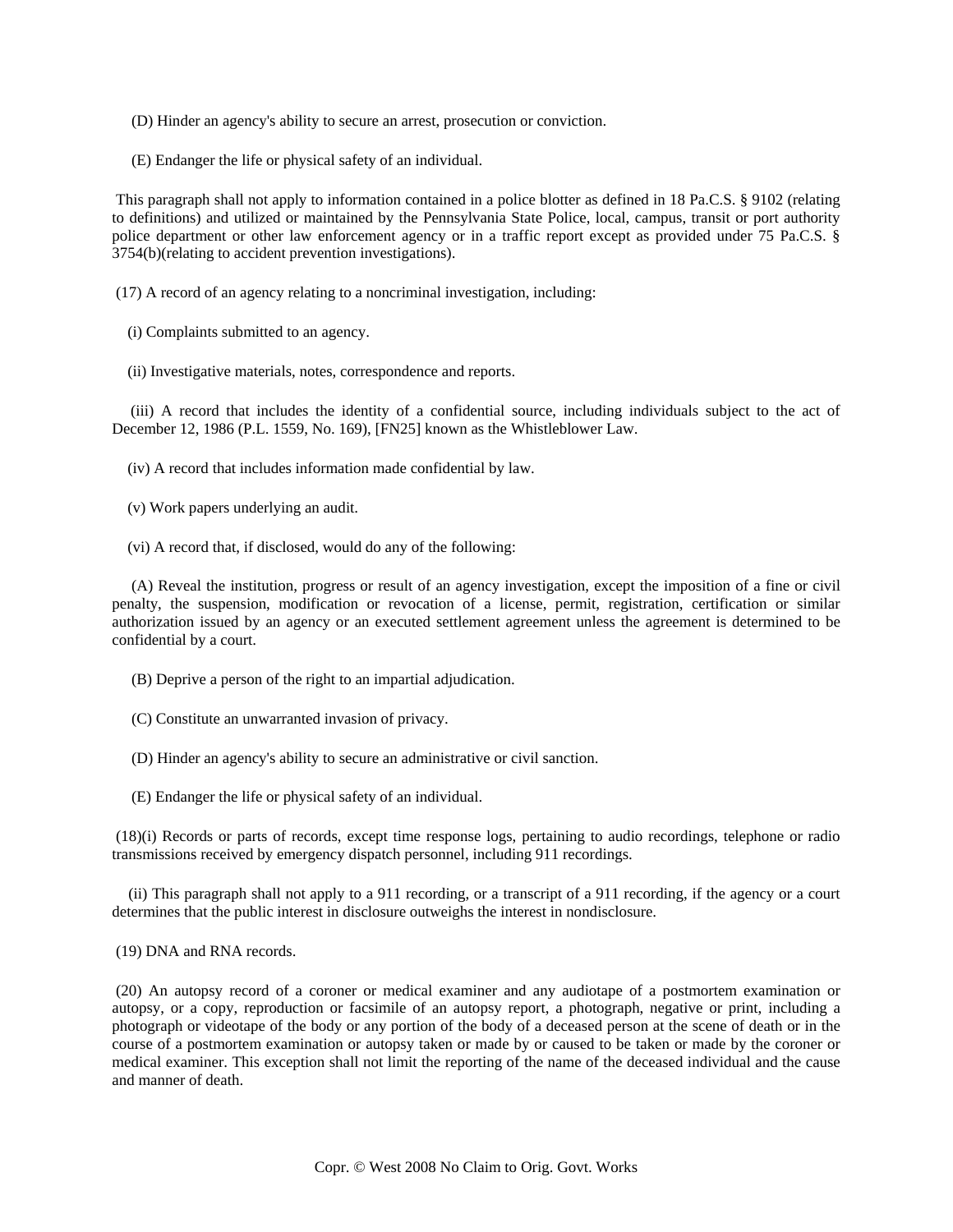(21)(i) Draft minutes of any meeting of an agency until the next regularly scheduled meeting of the agency.

(ii) Minutes of an executive session and any record of discussions held in executive session.

 (22)(i) The contents of real estate appraisals, engineering or feasibility estimates, environmental reviews, audits or evaluations made for or by an agency relative to the following:

(A) The leasing, acquiring or disposing of real property or an interest in real property.

(B) The purchase of public supplies or equipment included in the real estate transaction.

(C) Construction projects.

 (ii) This paragraph shall not apply once the decision is made to proceed with the lease, acquisition or disposal of real property or an interest in real property or the purchase of public supply or construction project.

(23) Library and archive circulation and order records of an identifiable individual or groups of individuals.

 (24) Library archived and museum materials, or valuable or rare book collections or documents contributed by gift, grant, bequest or devise, to the extent of any limitations imposed by the donor as a condition of the contribution.

 (25) A record identifying the location of an archeological site or an endangered or threatened plant or animal species if not already known to the general public.

 (26) A proposal pertaining to agency procurement or disposal of supplies, services or construction prior to the award of the contract or prior to the opening and rejection of all bids; financial information of a bidder or offeror requested in an invitation for bid or request for proposals to demonstrate the bidder's or offeror's economic capability; or the identity of members, notes and other records of agency proposal evaluation committees established under 62 Pa.C.S. § 513 (relating to competitive sealed proposals).

 (27) A record or information relating to a communication between an agency and its insurance carrier, administrative service organization or risk management office. This paragraph shall not apply to a contract with an insurance carrier, administrative service organization or risk management office or to financial records relating to the provision of insurance.

(28) A record or information:

(i) identifying an individual who applies for or receives social services; or

(ii) relating to the following:

(A) the type of social services received by an individual;

 (B) an individual's application to receive social services, including a record or information related to an agency decision to grant, deny, reduce or restrict benefits, including a quasi-judicial decision of the agency and the identity of a caregiver or others who provide services to the individual; or

 (C) eligibility to receive social services, including the individual's income, assets, physical or mental health, age, disability, family circumstances or record of abuse.

 (29) Correspondence between a person and a member of the General Assembly and records accompanying the correspondence which would identify a person that requests assistance or constituent services. This paragraph shall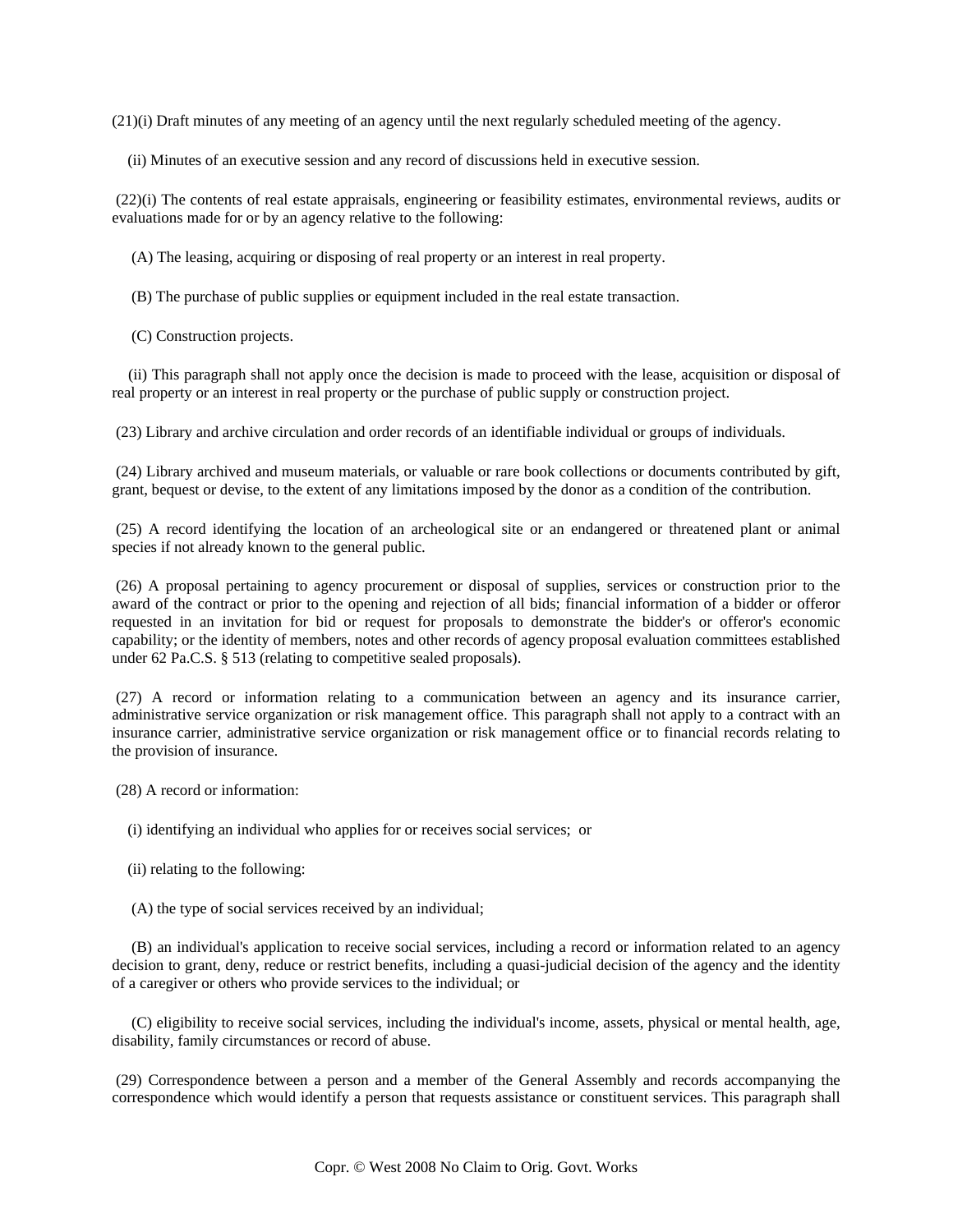not apply to correspondence between a member of the General Assembly and a principal or lobbyist under 65 Pa.C.S. Ch. 13A (relating to lobbying disclosure).

(30) A record identifying the name, home address or date of birth of a child 17 years of age or younger.

**(c) Financial records.--**The exceptions set forth in subsection (b) shall not apply to financial records, except that an agency may redact that portion of a financial record protected under subsection  $(b)(1)$ ,  $(2)$ ,  $(3)$ ,  $(4)$ ,  $(5)$ ,  $(6)$ ,  $(16)$  or (17). An agency shall not disclose the identity of an individual performing an undercover or covert law enforcement activity.

**(d) Aggregated data.--**The exceptions set forth in subsection (b) shall not apply to aggregated data maintained or received by an agency, except for data protected under subsection  $(b)(1)$ ,  $(2)$ ,  $(3)$ ,  $(4)$  or  $(5)$ .

**(e) Construction.--**In determining whether a record is exempt from access under this section, an agency shall consider and apply each exemption separately.

### CHAPTER 9

### AGENCY RESPONSE

 $<<$  PA ST 65 P.S. § 67.901 >>

Section 901. General rule [FN26]

 Upon receipt of a written request for access to a record, an agency shall make a good faith effort to determine if the record requested is a public record, legislative record or financial record and whether the agency has possession, custody or control of the identified record, and to respond as promptly as possible under the circumstances existing at the time of the request. All applicable fees shall be paid in order to receive access to the record requested. The time for response shall not exceed five business days from the date the written request is received by the openrecords officer for an agency. If the agency fails to send the response within five business days of receipt of the written request for access, the written request for access shall be deemed denied.

#### $<<$  PA ST 65 P.S. § 67.902 $>>$

Section 902. Extension of time [FN27]

**(a) Determination.--**Upon receipt of a written request for access, the open-records officer for an agency shall determine if one of the following applies:

(1) the request for access requires redaction of a record in accordance with section 706;

(2) the request for access requires the retrieval of a record stored in a remote location;

(3) a timely response to the request for access cannot be accomplished due to bona fide and specified staffing limitations;

(4) a legal review is necessary to determine whether the record is a record subject to access under this act;

(5) the requester has not complied with the agency's policies regarding access to records;

(6) the requester refuses to pay applicable fees authorized by this act; or

(7) the extent or nature of the request precludes a response within the required time period.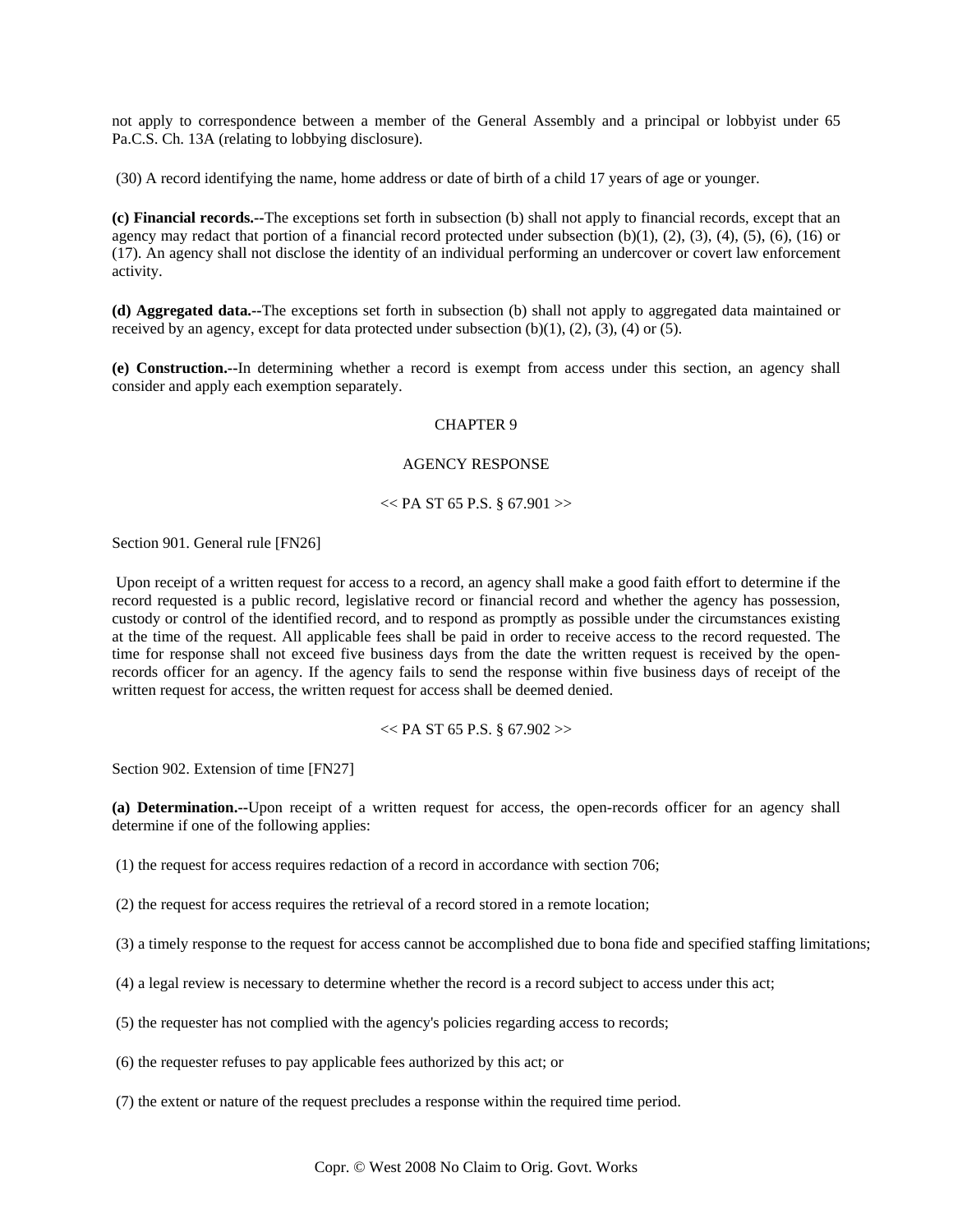**(b) Notice.--**

 (1) Upon a determination that one of the factors listed in subsection (a) applies, the open-records officer shall send written notice to the requester within five business days of receipt of the request for access under subsection (a).

 (2) The notice shall include a statement notifying the requester that the request for access is being reviewed, the reason for the review, a reasonable date that a response is expected to be provided and an estimate of applicable fees owed when the record becomes available. If the date that a response is expected to be provided is in excess of 30 days, following the five business days allowed for in section 901, the request for access shall be deemed denied unless the requester has agreed in writing to an extension to the date specified in the notice.

 (3) If the requester agrees to the extension, the request shall be deemed denied on the day following the date specified in the notice if the agency has not provided a response by that date.

```
<< PA ST 65 P.S. § 67.903>>
```
Section 903. Denial [FN28]

 If an agency's response is a denial of a written request for access, whether in whole or in part, the denial shall be issued in writing and shall include:

(1) A description of the record requested.

(2) The specific reasons for the denial, including a citation of supporting legal authority.

 (3) The typed or printed name, title, business address, business telephone number and signature of the open-records officer on whose authority the denial is issued.

(4) Date of the response.

(5) The procedure to appeal the denial of access under this act.

 $<<$  PA ST 65 P.S. § 67.904 $>>$ 

Section 904. Certified copies [FN29]

 If an agency's response grants a request for access, the agency shall, upon request, provide the requester with a certified copy of the record if the requester pays the applicable fees under section 1307.

$$
\ll P A ST 65 P.S. \S 67.905 >
$$

Section 905. Record discard [FN30]

 If an agency response to a requester states that copies of the requested records are available for delivery at the office of an agency and the requester fails to retrieve the records within 60 days of the agency's response, the agency may dispose of any copies which have not been retrieved and retain any fees paid to date.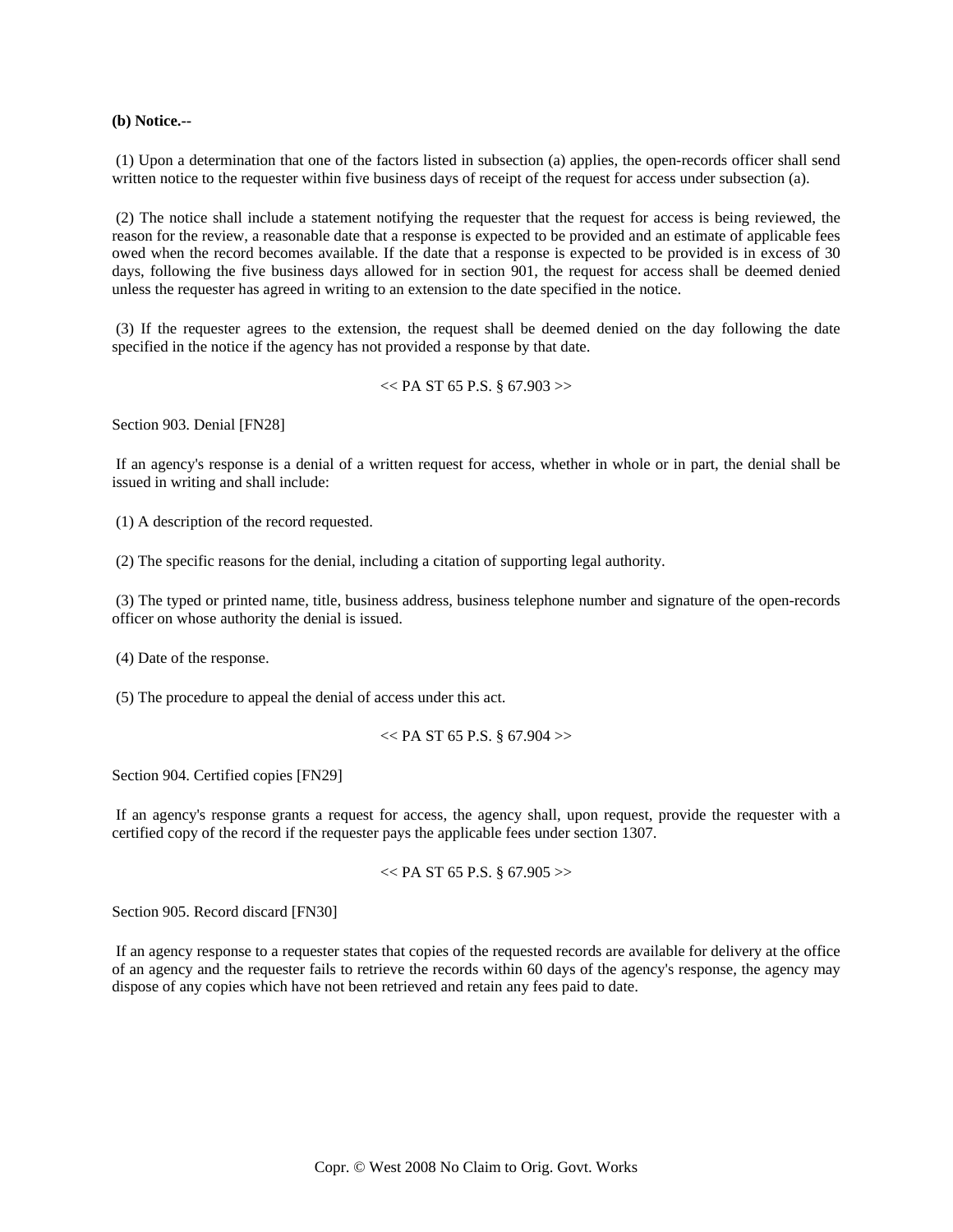# CHAPTER 11

### APPEAL OF AGENCY DETERMINATION

### $<<$  PA ST 65 P.S. § 67.1101 >>

Section 1101. Filing of appeal [FN31]

#### **(a) Authorization.--**

 (1) If a written request for access to a record is denied or deemed denied, the requester may file an appeal with the Office of Open Records or judicial, legislative or other appeals officer designated under section 503(d) within 15 business days of the mailing date of the agency's response or within 15 business days of a deemed denial. The appeal shall state the grounds upon which the requester asserts that the record is a public record, legislative record or financial record and shall address any grounds stated by the agency for delaying or denying the request.

 (2) Except as provided in section 503(d), in the case of an appeal of a decision by a Commonwealth agency or local agency, the Office of Open Records shall assign an appeals officer to review the denial.

# **(b) Determination.--**

 (1) Unless the requester agrees otherwise, the appeals officer shall make a final determination which shall be mailed to the requester and the agency within 30 days of receipt of the appeal filed under subsection (a).

(2) If the appeals officer fails to issue a final determination within 30 days, the appeal is deemed denied.

 (3) Prior to issuing a final determination, a hearing may be conducted. The determination by the appeals officer shall be a final order. The appeals officer shall provide a written explanation of the reason for the decision to the requester and the agency.

### **(c) Direct interest.--**

 (1) A person other than the agency or requester with a direct interest in the record subject to an appeal under this section may, within 15 days following receipt of actual knowledge of the appeal but no later than the date the appeals officer issues an order, file a written request to provide information or to appear before the appeals officer or to file information in support of the requester's or agency's position.

(2) The appeals officer may grant a request under paragraph (1) if:

- (i) no hearing has been held;
- (ii) the appeals officer has not yet issued its order; and
- (iii) the appeals officer believes the information will be probative.
- (3) Copies of the written request shall be sent to the agency and the requester.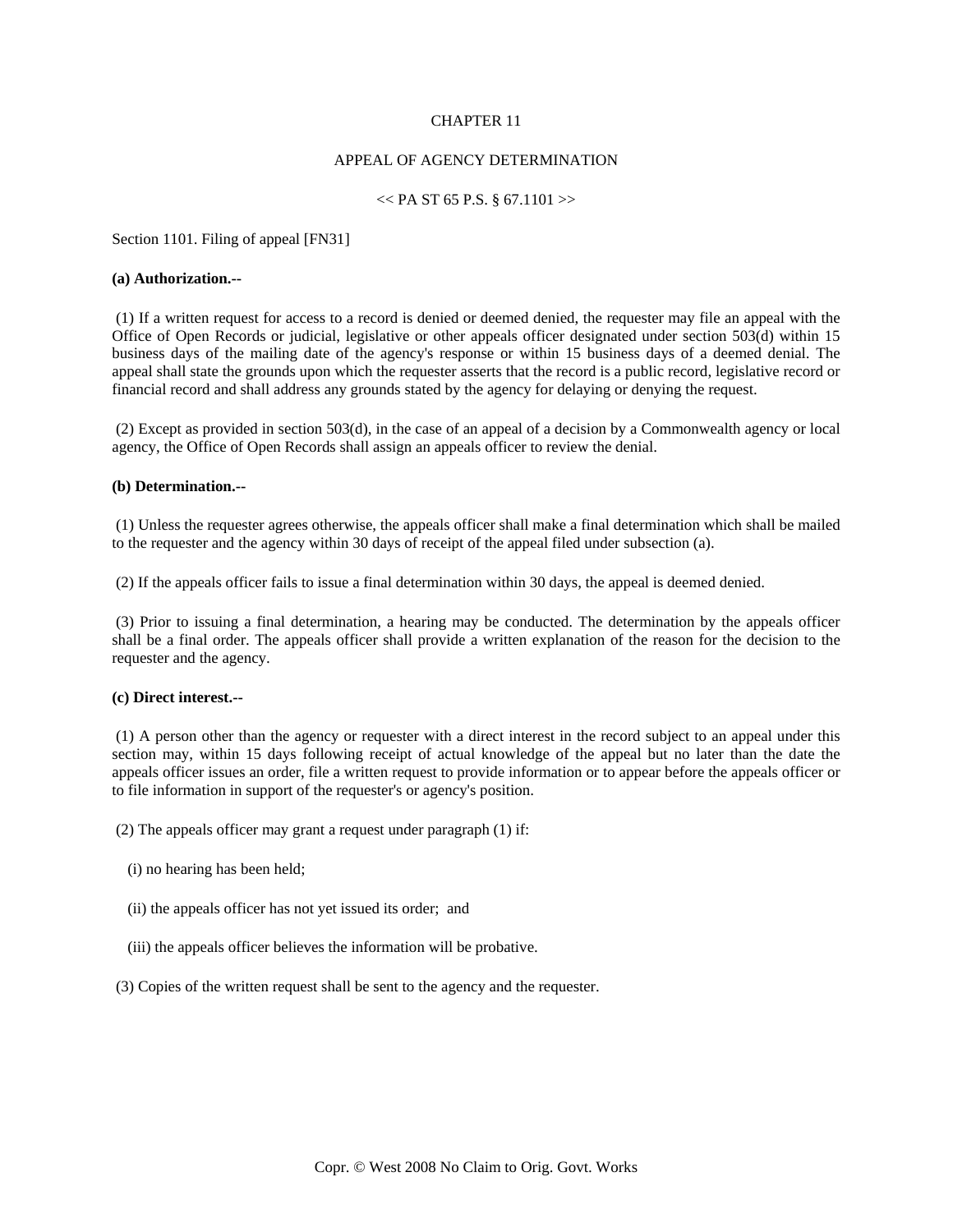# $<<$  PA ST 65 P.S. § 67.1102 >>

Section 1102. Appeals officers [FN32]

**(a) Duties.--**An appeals officer designated under section 503 shall do all of the following:

(1) Set a schedule for the requester and the open-records officer to submit documents in support of their positions.

 (2) Review all information filed relating to the request. The appeals officer may hold a hearing. A decision to hold or not to hold a hearing is not appealable. The appeals officer may admit into evidence testimony, evidence and documents that the appeals officer believes to be reasonably probative and relevant to an issue in dispute. The appeals officer may limit the nature and extent of evidence found to be cumulative.

(3) Consult with agency counsel as appropriate.

(4) Issue a final determination on behalf of the Office of Open Records or other agency.

**(b) Procedures.--**The Office of Open Records, a judicial agency, a legislative agency, the Attorney General, Auditor General, State Treasurer or district attorney may adopt procedures relating to appeals under this chapter.

 (1) If an appeal is resolved without a hearing, 1 Pa. Code Pt. II (relating to general rules of administrative practice and procedure) does not apply except to the extent that the agency has adopted these chapters in its regulations or rules under this subsection.

 (2) If a hearing is held, 1 Pa. Code Pt. II shall apply unless the agency has adopted regulations, policies or procedures to the contrary under this subsection.

 (3) In the absence of a regulation, policy or procedure governing appeals under this chapter, the appeals officer shall rule on procedural matters on the basis of justice, fairness and the expeditious resolution of the dispute.

### CHAPTER 13

# JUDICIAL REVIEW

#### $<<$  PA ST 65 P.S. § 67.1301 >>

Section 1301. Commonwealth agencies, legislative agencies and judicial agencies [FN33]

**(a) General rule.--**Within 30 days of the mailing date of the final determination of the appeals officer relating to a decision of a Commonwealth agency, a legislative agency or a judicial agency issued under section 1101(b) or the date a request for access is deemed denied, a requester or the agency may file a petition for review or other document as might be required by rule of court with the Commonwealth Court. The decision of the court shall contain findings of fact and conclusions of law based upon the evidence as a whole. The decision shall clearly and concisely explain the rationale for the decision.

**(b) Stay.--**A petition for review under this section shall stay the release of documents until a decision under subsection (a) is issued.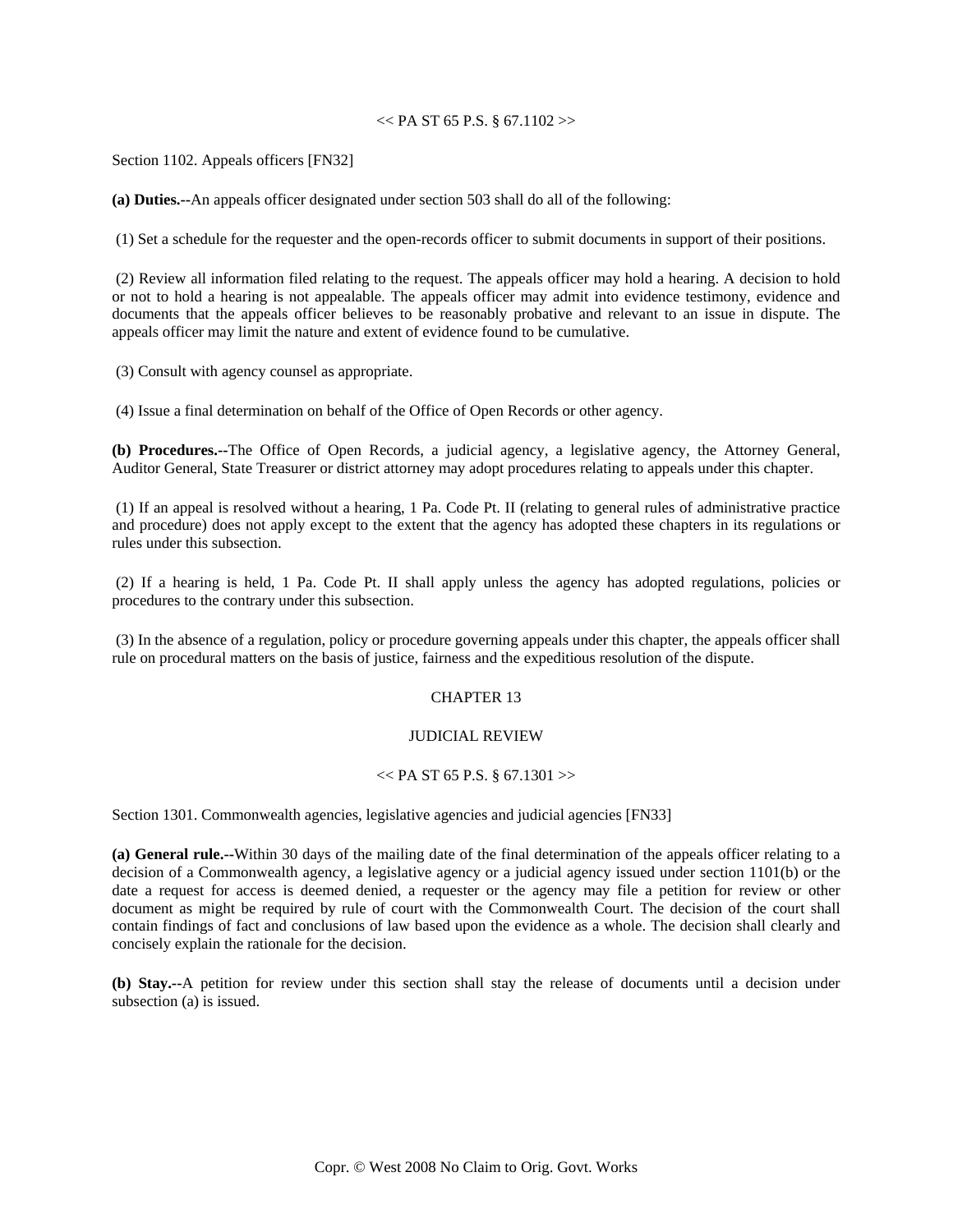# $<<$  PA ST 65 P.S. § 67.1302 >>

Section 1302. Local agencies [FN34]

**(a) General rule.--**Within 30 days of the mailing date of the final determination of the appeals officer relating to a decision of a local agency issued under section 1101(b) or of the date a request for access is deemed denied, a requester or local agency may file a petition for review or other document as required by rule of court with the court of common pleas for the county where the local agency is located. The decision of the court shall contain findings of fact and conclusions of law based upon the evidence as a whole. The decision shall clearly and concisely explain the rationale for the decision.

**(b) Stay.--**A petition for review under this section shall stay the release of documents until a decision under subsection (a) is issued.

#### $<<$  PA ST 65 P.S. § 67.1303 $>>$

Section 1303. Notice and records [FN35]

**(a) Notice.--**An agency, the requester and the Office of Open Records or designated appeals officer shall be served notice of actions commenced in accordance with section 1301 or 1302 and shall have an opportunity to respond in accordance with applicable court rules.

**(b) Record on appeal.--**The record before a court shall consist of the request, the agency's response, the appeal filed under section 1101, the hearing transcript, if any, and the final written determination of the appeals officer.

 $<<$  PA ST 65 P.S. § 67.1304 $>>$ 

Section 1304. Court costs and attorney fees [FN36]

**(a) Reversal of agency determination.--**If a court reverses the final determination of the appeals officer or grants access to a record after a request for access was deemed denied, the court may award reasonable attorney fees and costs of litigation or an appropriate portion thereof to a requester if the court finds either of the following:

 (1) the agency receiving the original request willfully or with wanton disregard deprived the requester of access to a public record subject to access or otherwise acted in bad faith under the provisions of this act; or

 (2) the exemptions, exclusions or defenses asserted by the agency in its final determination were not based on a reasonable interpretation of law.

**(b) Sanctions for frivolous requests or appeals.--**The court may award reasonable attorney fees and costs of litigation or an appropriate portion thereof to an agency or the requester if the court finds that the legal challenge under this chapter was frivolous.

**(c) Other sanctions.--**Nothing in this act shall prohibit a court from imposing penalties and costs in accordance with applicable rules of court.

```
<< PA ST 65 P.S. § 67.1305 >>
```
Section 1305. Civil penalty [FN37]

**(a) Denial of access.--**A court may impose a civil penalty of not more than \$1,500 if an agency denied access to a public record in bad faith.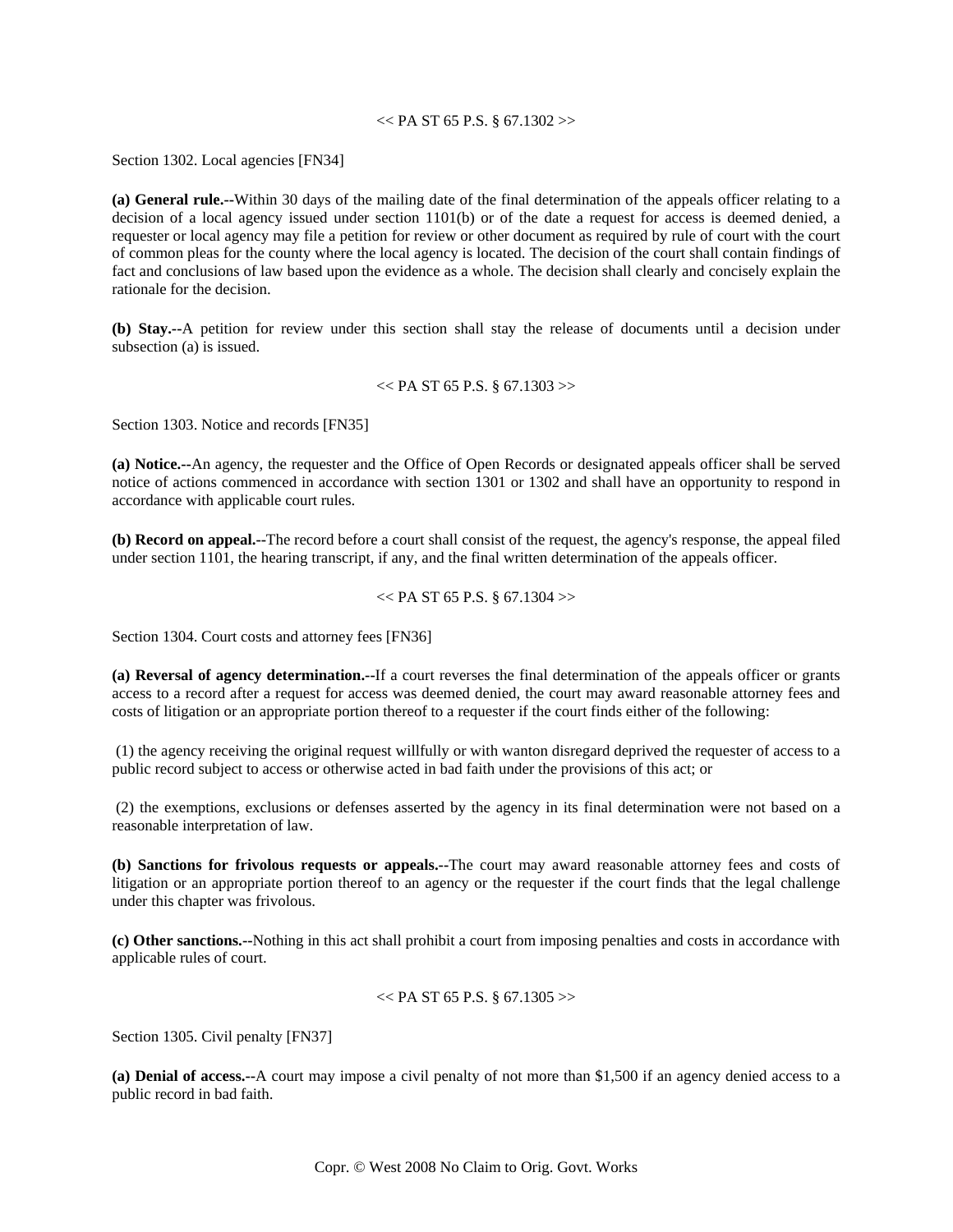**(b) Failure to comply with court order.--**An agency or public official who does not promptly comply with a court order under this act is subject to a civil penalty of not more than \$500 per day until the public records are provided.

$$
\ll
$$
 PA ST 65 P.S. § 67.1306  $\gg$ 

Section 1306. Immunity [FN38]

**(a) General rule.--**Except as provided in sections 1304 and 1305 and other statutes governing the release of records, no agency, public official or public employee shall be liable for civil penalties resulting from compliance or failure to comply with this act.

**(b) Schedules.--**No agency, public official or public employee shall be liable for civil or criminal damages or penalties under this act for complying with any written public record retention and disposition schedule.

#### $<<$  PA ST 65 P.S. § 67.1307 >>

Section 1307. Fee limitations [FN39]

**(a) Postage.--**Fees for postage may not exceed the actual cost of mailing.

#### **(b) Duplication.--**

 (1) Fees for duplication by photocopying, printing from electronic media or microfilm, copying onto electronic media, transmission by facsimile or other electronic means and other means of duplication shall be established:

(i) by the Office of Open Records, for Commonwealth agencies and local agencies;

- (ii) by each judicial agency; and
- (iii) by each legislative agency.

 (2) The fees must be reasonable and based on prevailing fees for comparable duplication services provided by local business entities.

(3) Fees for local agencies may reflect regional price differences.

 (4) The following apply to complex and extensive data sets, including geographic information systems or integrated property assessment lists.

(i) Fees for copying may be based on the reasonable market value of the same or closely related data sets.

(ii) Subparagraph (i) shall not apply to:

 (A) a request by an individual employed by or connected with a newspaper or magazine of general circulation, weekly publication, press association or radio or television station, for the purpose of obtaining information for publication or broadcast; or

(B) a request by a nonprofit organization for the conduct of educational research.

(iii) Information obtained under subparagraph (ii) shall be subject to paragraphs (1), (2) and (3).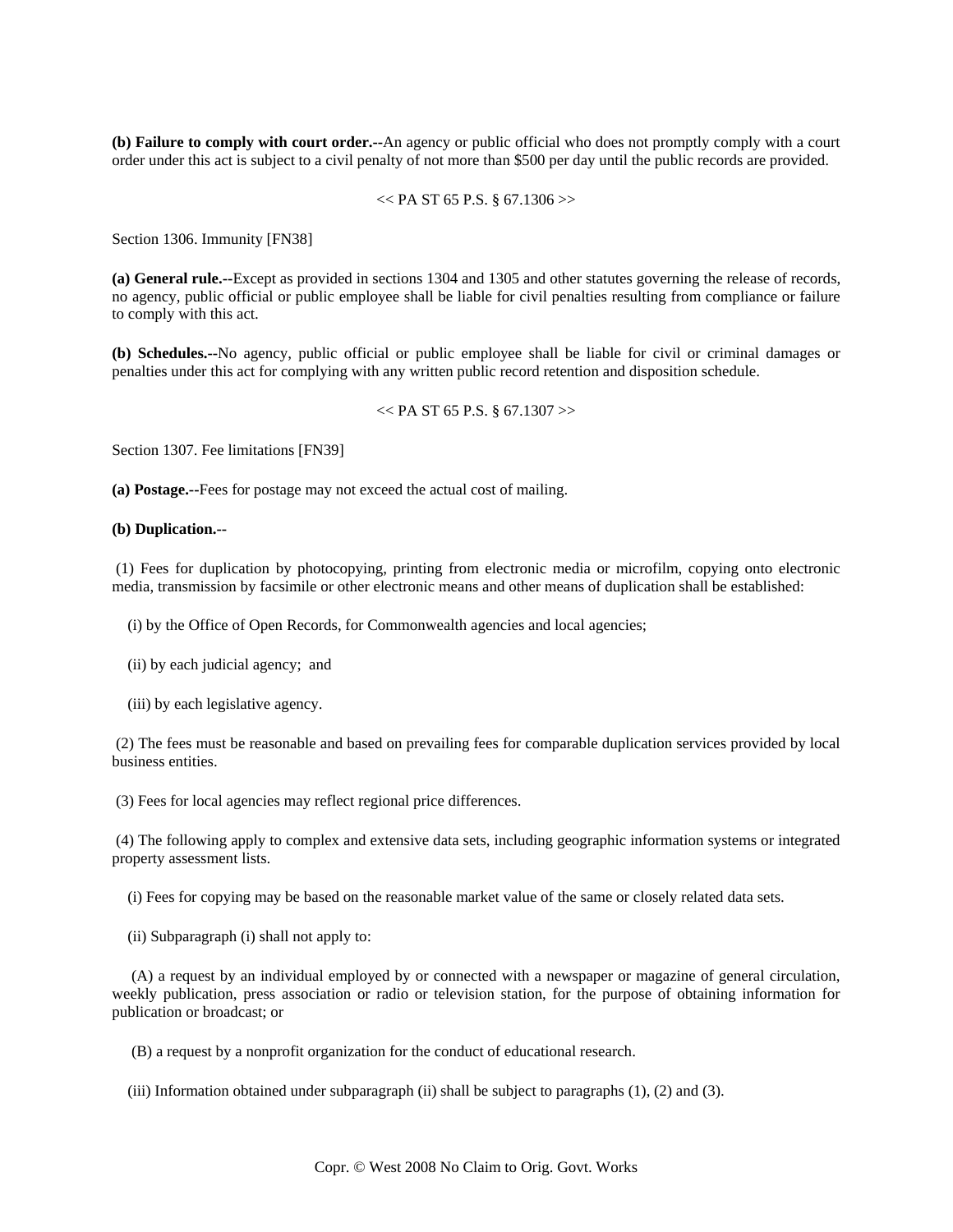**(c) Certification.--**An agency may impose reasonable fees for official certification of copies if the certification is at the behest of the requester and for the purpose of legally verifying the public record.

**(d) Conversion to paper.--**If a record is only maintained electronically or in other nonpaper media, duplication fees shall be limited to the lesser of the fee for duplication on paper or the fee for duplication in the original media as provided by subsection (b) unless the requester specifically requests for the record to be duplicated in the more expensive medium.

**(e) Enhanced electronic access.--**If an agency offers enhanced electronic access to records in addition to making the records accessible for inspection and duplication by a requester as required by this act, the agency may establish user fees specifically for the provision of the enhanced electronic access, but only to the extent that the enhanced electronic access is in addition to making the records accessible for inspection and duplication by a requester as required by this act. The user fees for enhanced electronic access may be a flat rate, a subscription fee for a period of time, a per-transaction fee, a fee based on the cumulative time of system access or any other reasonable method and any combination thereof. The user fees for enhanced electronic access must be reasonable, must be approved by the Office of Open Records and may not be established with the intent or effect of excluding persons from access to records or duplicates thereof or of creating profit for the agency.

**(f) Waiver of fees.--**An agency may waive the fees for duplication of a record, including, but not limited to, when:

(1) the requester duplicates the record; or

(2) the agency deems it is in the public interest to do so.

**(g) Limitations.--**Except as otherwise provided by statute, no other fees may be imposed unless the agency necessarily incurs costs for complying with the request, and such fees must be reasonable. No fee may be imposed for an agency's review of a record to determine whether the record is a public record, legislative record or financial record subject to access in accordance with this act.

**(h) Prepayment.--**Prior to granting a request for access in accordance with this act, an agency may require a requester to prepay an estimate of the fees authorized under this section if the fees required to fulfill the request are expected to exceed \$100.

$$
\ll P A ST 65 P.S. \S 67.1308 >
$$

Section 1308. Prohibition [FN40]

A policy or regulation adopted under this act may not include any of the following:

(1) A limitation on the number of records which may be requested or made available for inspection or duplication.

(2) A requirement to disclose the purpose or motive in requesting access to records.

$$
\ll
$$
 PA ST 65 P.S. § 67.1309  $>$ 

Section 1309. Practice and procedure [FN41]

 The provisions of 2 Pa.C.S. (relating to administrative law and procedure) shall not apply to this act unless specifically adopted by regulation or policy.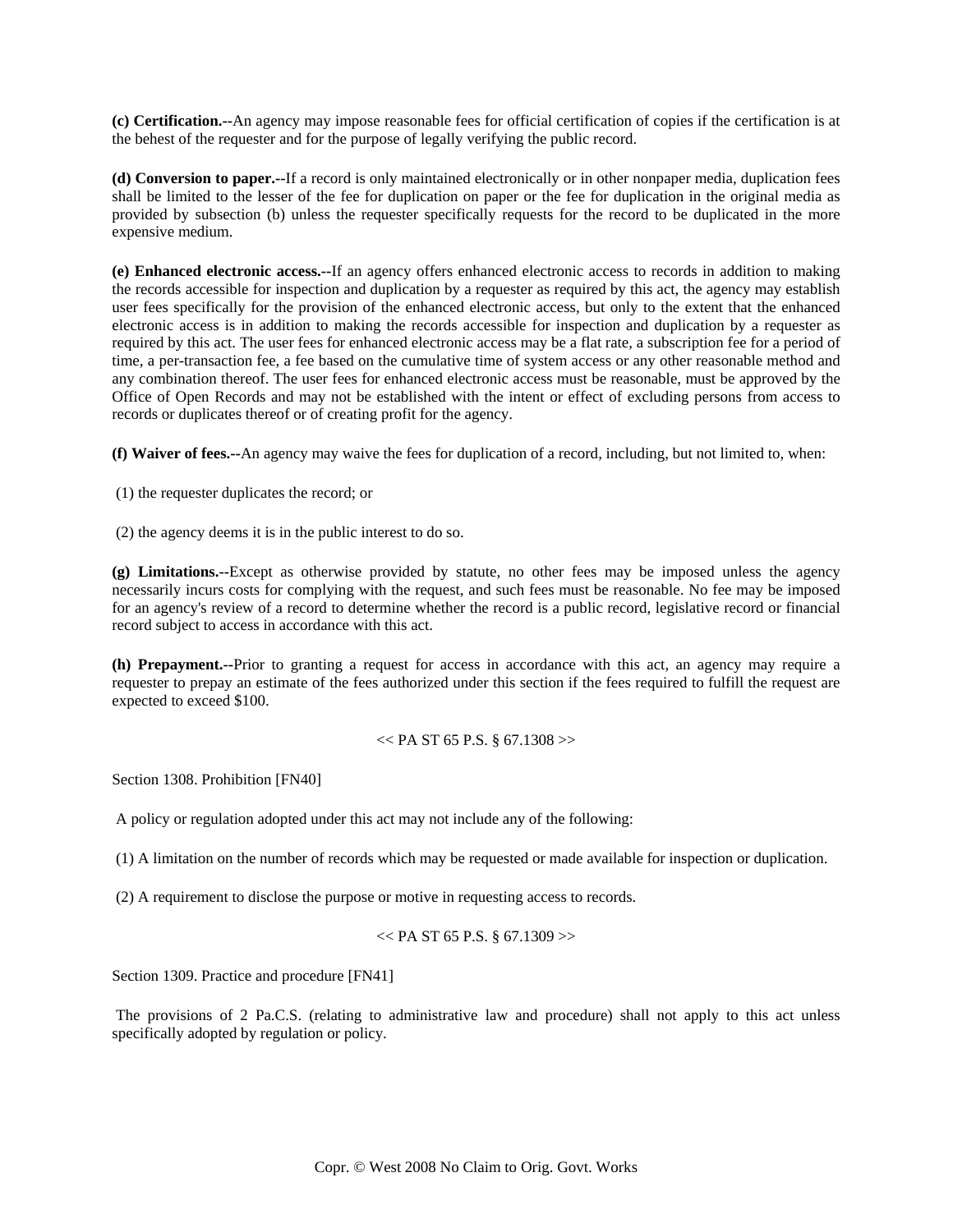# $<<$  PA ST 65 P.S. § 67.1310 >>

Section 1310. Office of Open Records [FN42]

**(a) Establishment.--**There is established in the Department of Community and Economic Development an Office of Open Records. The office shall do all of the following:

(1) Provide information relating to the implementation and enforcement of this act.

(2) Issue advisory opinions to agencies and requesters.

 (3) Provide annual training courses to agencies, public officials and public employees on this act and 65 Pa.C.S. Ch. 7 (relating to open meetings).

(4) Provide annual, regional training courses to local agencies, public officials and public employees.

 (5) Assign appeals officers to review appeals of decisions by Commonwealth agencies or local agencies, except as provided in section 503(d), filed under section 1101 and issue orders and opinions. The office shall employ or contract with attorneys to serve as appeals officers to review appeals and, if necessary, to hold hearings on a regional basis under this act. Each appeals officer must comply with all of the following:

(i) Complete a training course provided by the Office of Open Records prior to acting as an appeals officer.

 (ii) If a hearing is necessary, hold hearings regionally as necessary to ensure access to the remedies provided by this act.

(iii) Comply with the procedures under section 1102(b).

(6) Establish an informal mediation program to resolve disputes under this act.

 (7) Establish an Internet website with information relating to this act, including information on fees, advisory opinions and decisions and the name and address of all open records officers in this Commonwealth.

(8) Conduct a biannual review of fees charged under this act.

 (9) Annually report on its activities and findings to the Governor and the General Assembly. The report shall be posted and maintained on the Internet website established under paragraph (7).

**(b) Executive director.--**Within 90 days of the effective date of this section, the Governor shall appoint an executive director of the office who shall serve for a term of six years. Compensation shall be set by the Executive Board established under section 204 of the act of April 9, 1929 (P.L. 177, No. 175), [FN43] known as The Administrative Code of 1929. The executive director may serve no more than two terms.

**(c) Limitation.--**The executive director shall not seek election nor accept appointment to any political office during his tenure as executive director and for one year thereafter.

**(d) Staffing.--**The executive director shall appoint attorneys to act as appeals officers and additional clerical, technical and professional staff as may be appropriate and may contract for additional services as necessary for the performance of the executive director's duties. The compensation of attorneys and other staff shall be set by the Executive Board. The appointment of attorneys shall not be subject to the act of October 15, 1980 (P.L. 950, No. 164), [FN44] known as the Commonwealth Attorneys Act.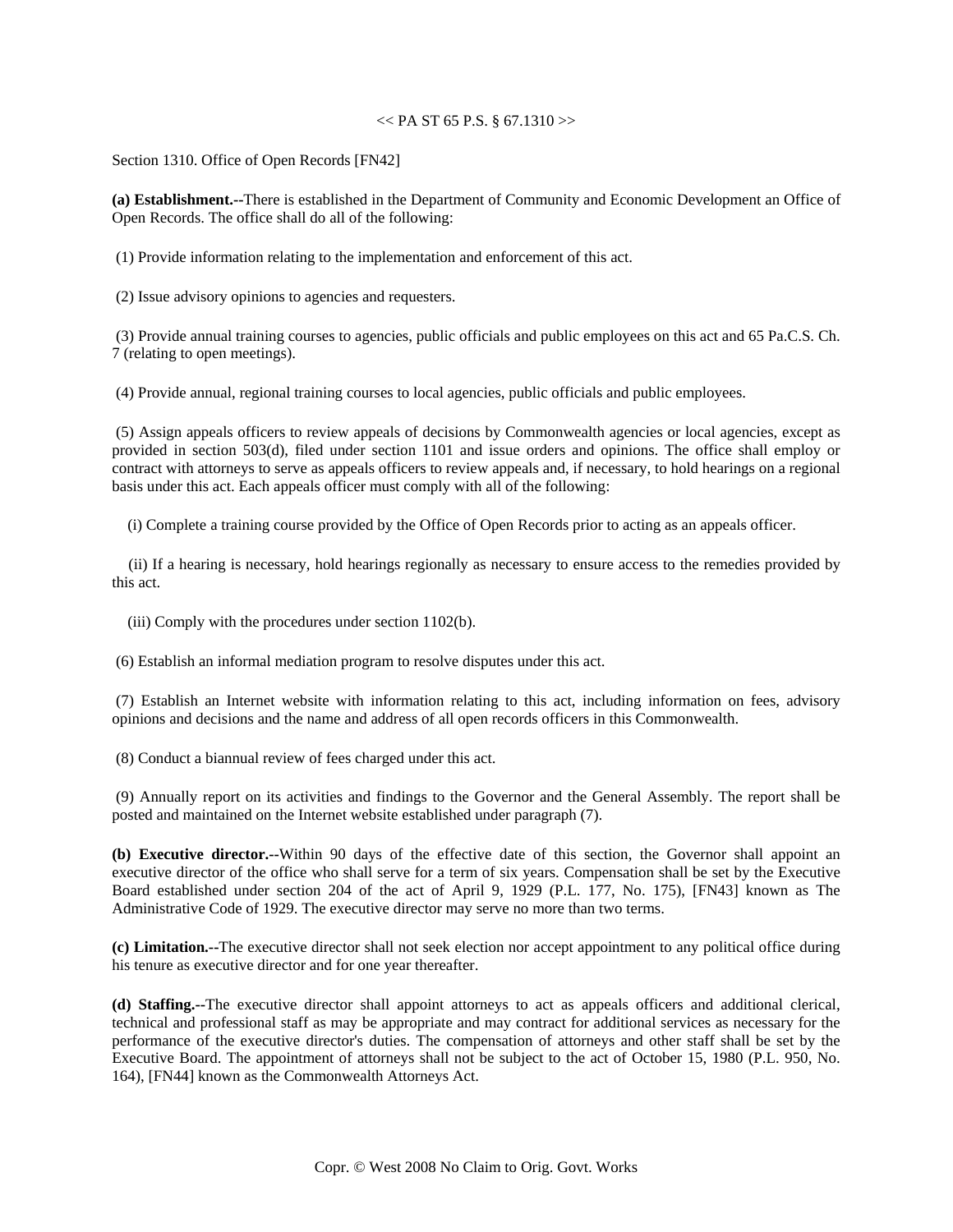**(e) Duties.--**The executive director shall ensure that the duties of the Office of Open Records are carried out and shall monitor cases appealed to the Office of Open Records.

**(f) Appropriation.--**The appropriation for the office shall be in a separate line item and shall be under the jurisdiction of the executive director.

# CHAPTER 15

# STATE-RELATED INSTITUTIONS

 $<<$  PA ST 65 P.S. § 67.1501 >>

Section 1501. Definition [FN45]

As used in this chapter, "State-related institution" means any of the following:

(1) Temple University.

(2) The University of Pittsburgh.

(3) The Pennsylvania State University.

(4) Lincoln University.

 $<<$  PA ST 65 P.S. § 67.1502 >>

Section 1502. Reporting [FN46]

 No later than May 30 of each year, a State-related institution shall file with the Governor's Office, the General Assembly, the Auditor General and the State Library the information set forth in section 1503.

 $<<$  PA ST 65 P.S. § 67.1503 $>>$ 

Section 1503. Contents of report [FN47]

The report required under section 1502 shall include the following:

 (1) Except as provided in paragraph (4), all information required by Form 990 or an equivalent form of the United States Department of the Treasury, Internal Revenue Service, entitled the Return of Organization Exempt From Income Tax, regardless of whether the State-related institution is required to file the form by the Federal Government.

(2) The salaries of all officers and directors of the State-related institution.

(3) The highest 25 salaries paid to employees of the institution that are not included under paragraph (2).

(4) The report shall not include information relating to individual donors.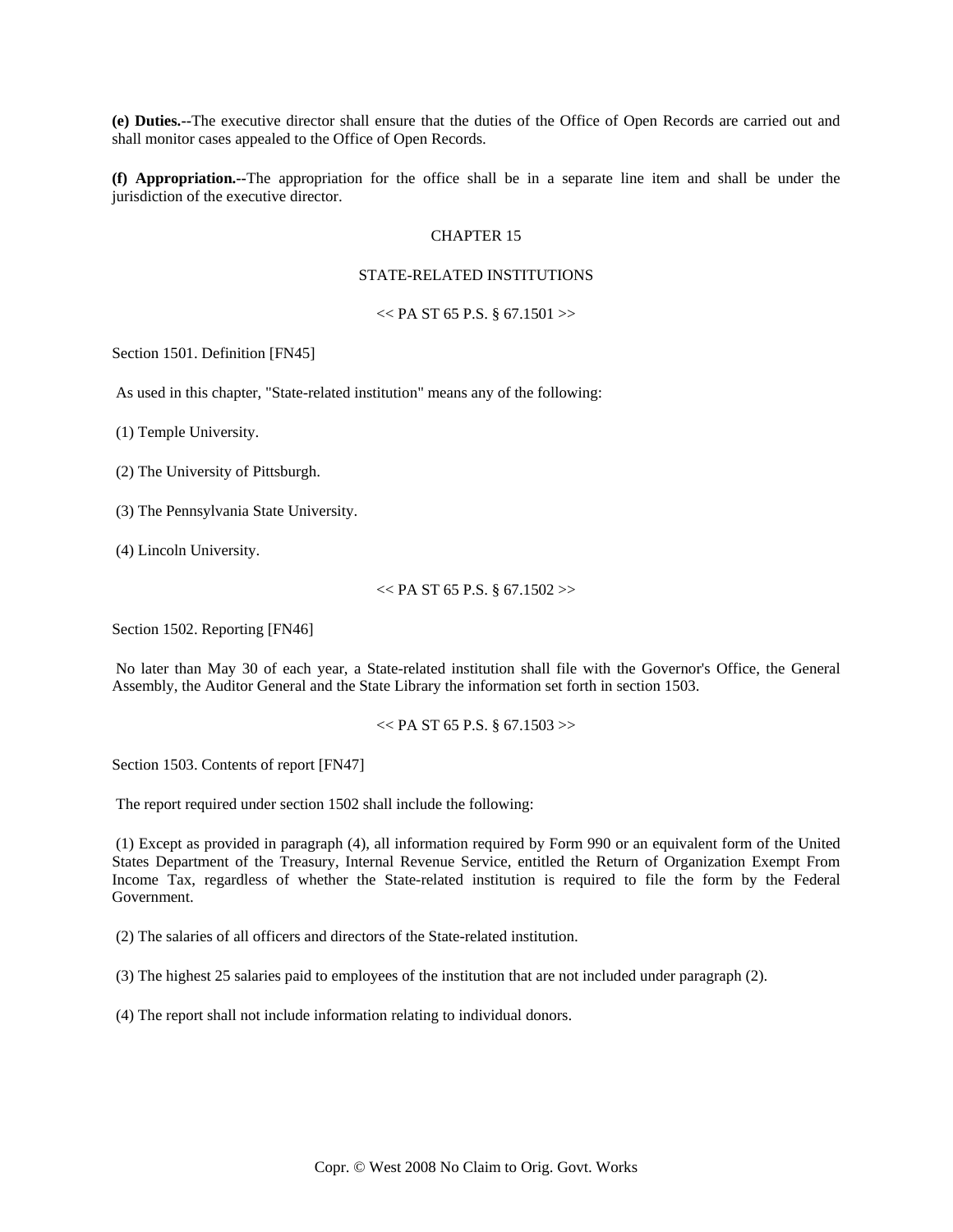## $<<$  PA ST 65 P.S. § 67.1504 $>>$

Section 1504. Copies and posting [FN48]

 A State-related institution shall maintain, for at least seven years, a copy of the report in the institution's library and shall provide free access to the report on the institution's Internet website.

# CHAPTER 17

### STATE CONTRACT INFORMATION

## $<<$  PA ST 65 P.S. § 67.1701 >>

Section 1701. Submission and retention of contracts [FN49]

**(a) General rule.--**Whenever any Commonwealth agency, legislative agency or judicial agency shall enter into any contract involving any property, real, personal or mixed of any kind or description or any contract for personal services where the consideration involved in the contract is \$5,000 or more, a copy of the contract shall be filed with the Treasury Department within ten days after the contract is fully executed on behalf of the Commonwealth agency, legislative agency or judicial agency or otherwise becomes an obligation of the Commonwealth agency, legislative agency or judicial agency. The provisions of this chapter shall not apply to contracts for services protected by a privilege. The provisions of this chapter shall not apply to a purchase order evidencing fulfillment of an existing contract but shall apply to a purchase order evidencing new obligations. The following shall apply:

 (1) Each Commonwealth agency, legislative agency and judicial agency shall submit contracts in a form and structure mutually agreed upon by the Commonwealth agency, legislative agency or judicial agency and the State Treasurer.

 (2) The Treasury Department may require each Commonwealth agency, legislative agency or judicial agency to provide a summary with each contract, which shall include the following:

(i) Date of execution.

(ii) Amount of the contract.

- (iii) Beginning date of the contract.
- (iv) End date of the contract, if applicable.
- (v) Name of the agency entering into the contract.
- (vi) The name of all parties executing the contract.
- (vii) Subject matter of the contract.

 Each agency shall create and maintain the data under this paragraph in an ASCII-delimited text file, spreadsheet file or other file provided by Treasury Department regulation.

**(b) Retention.--**Every contract filed pursuant to subsection (a) shall remain on file with the Treasury Department for a period of not less than four years after the end date of the contract.

**(c) Accuracy.--**Each Commonwealth agency, legislative agency and judicial agency is responsible for verifying the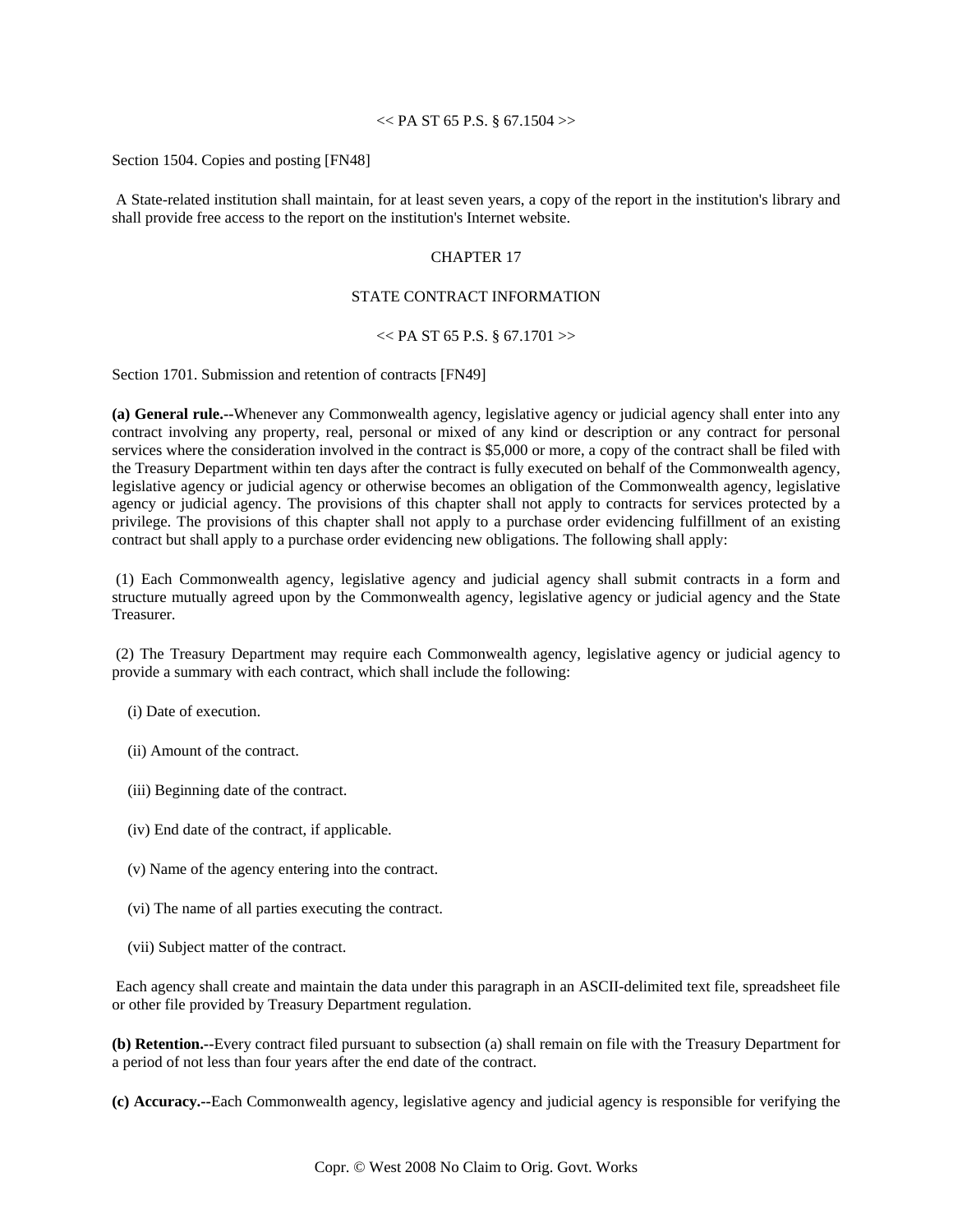accuracy and completeness of the information that it submits to the State Treasurer. The contract provided to the Treasury Department pursuant to this chapter shall be redacted in accordance with applicable provisions of this act by the agency filing the contract to the Treasury Department.

**(d) Applicability.--**The provisions of this act shall not apply to copies of contracts submitted to the Treasury Department, the Office of Auditor General or other agency for purposes of audits and warrants for disbursements under section 307, [FN50] 401, [FN51] 402 [FN52] or 403 [FN53] of the act of April 9, 1929 (P.L. 343, No. 176), known as The Fiscal Code.

### $<<$  PA ST 65 P.S. § 67.1702 >>

Section 1702. Public availability of contracts [FN54]

**(a) General rule.--**The Treasury Department shall make each contract filed pursuant to section 1701 available for public inspection either by posting a copy of the contract on the Treasury Department's publicly accessible Internet website or by posting a contract summary on the department's publicly accessible Internet website.

**(b) Posting.--**The Treasury Department shall post the information received pursuant to this chapter in a manner that allows the public to search contracts or contract summaries by the categories enumerated in section  $1701(a)(2)$ .

**(c) Request to review or receive copy of contract.--**The Treasury Department shall maintain a page on its publicly accessible Internet website that includes instructions on how to review a contract on the Internet website.

**(d) Paper copy.--**A paper copy of a contract may be requested from the agency that executed the contract in accordance with this act.

## CHAPTER 31

# MISCELLANEOUS PROVISIONS

#### $<<$  PA ST 65 P.S. § 67.3101 >>

Section 3101. Applicability [FN55]

This act shall apply to requests for information made after December 31, 2008.

### $<<$  PA ST 65 P.S. § 67.3101.1 >>

Section 3101.1. Relation to other laws [FN56]

 If the provisions of this act regarding access to records conflict with any other Federal or State law, the provisions of this act shall not apply.

```
<< PA ST 65 P.S. § 67.3101.2>>
```
Section 3101.2. Severability [FN57]

All provisions of this act are severable.

```
<< PA ST 65 P.S. § 67.3102>>
```
Section 3102. Repeals [FN58]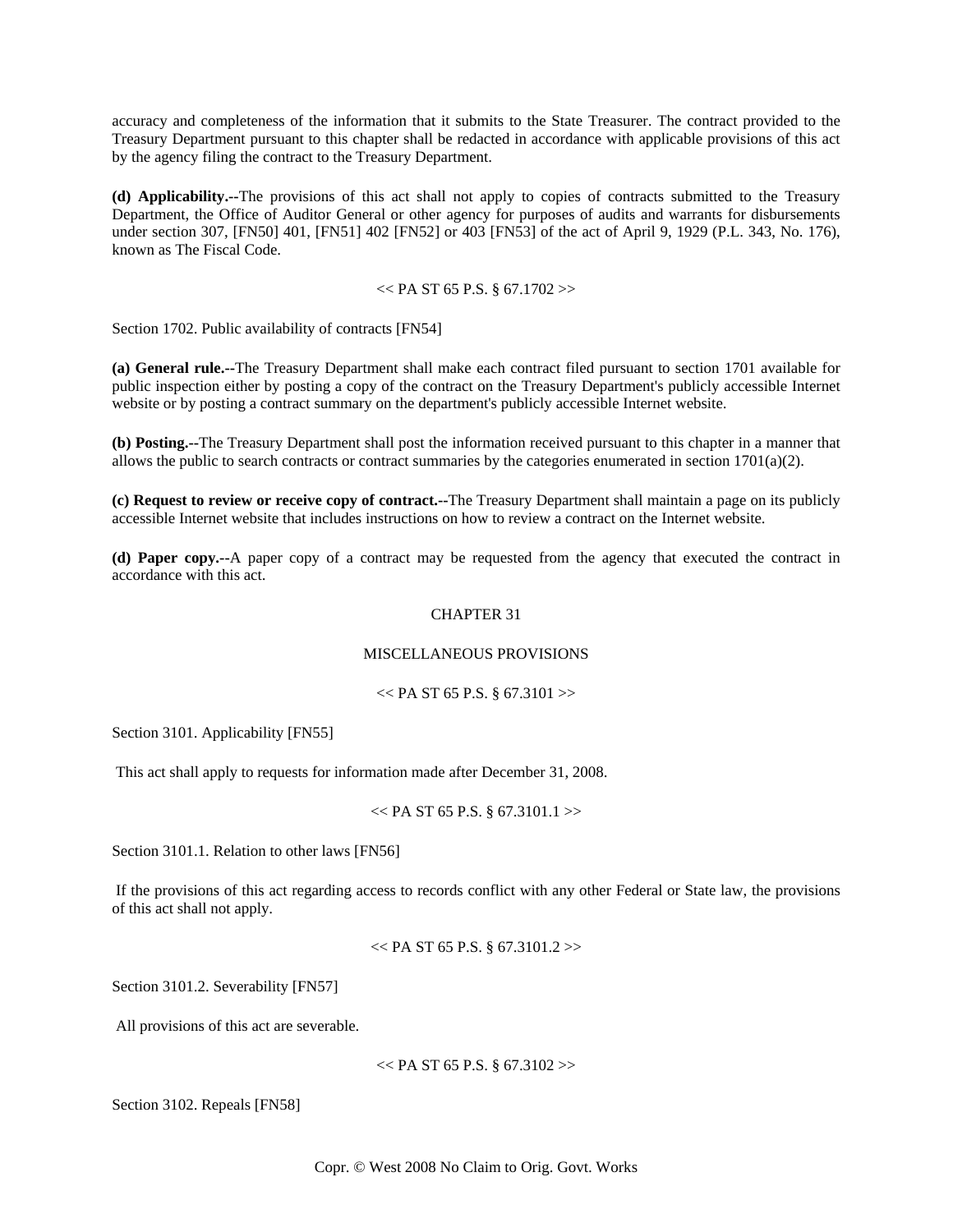Repeals are as follows:

(1) The General Assembly declares as follows:

(i) The repeal under paragraph (2)(i) is necessary to effectuate Chapter 17.

(ii) The repeals under paragraph (2)(ii) and (iii) are necessary to effectuate this act.

(2) The following acts and parts of acts are repealed:

 $<<$  Repealed: PA ST 71 P.S. § 324 >>

 (i) Section 1104 of the act of April 9, 1929 (P.L. 177, No. 175), [FN59] known as The Administrative Code of 1929.

> << Repealed: **PA ST 65 P.S. § 66.1,** 65 P.S. § 66.2, 65 P.S. § 66.3-1, 65 P.S. § 66.3-2, 65 P.S. § 66.3-3, 65 P.S. § 66.3-4, 65 P.S. § 66.3-5, 65 P.S. § 66.4, 65 P.S. § 66.4-1, 65 P.S. § 66.5, 65 P.S. § 66.6, 65 P.S. § 66.7, 65 P.S. § 66.8, 65 P.S. § 66.9 >>

(ii) The act of June 21, 1957 (P.L. 390, No. 212), [FN60] referred to as the Right-to-Know Law.

<< Repealed: PA ST 62 Pa.C.S. § 106 >>

(iii) 62 Pa.C.S. § 106.

 $<<$  PA ST 65 P.S. § 67.3103 $>>$ 

Section 3103. References [FN61]

 Notwithstanding 1 Pa.C.S. § 1937(b) (relating to references to statutes and regulations), reference in a statute or regulation to the act of June 21, 1957 (P.L. 390, No. 212), referred to as the Right-to-Know Law, shall be deemed a reference to this act.

Section 3104. Effective date [FN62]

This act shall take effect as follows:

(1) The following provisions shall take effect immediately:

- (i) Sections 101, 102 and 1310.
- (ii) This section.
- (2) Chapters 15 and 17 and sections  $3102(1)(i)$  and  $3102(2)(i)$  shall take effect July 1, 2008.

(3) The remainder of this act shall take effect January 1, 2009.

Approved February 14, 2008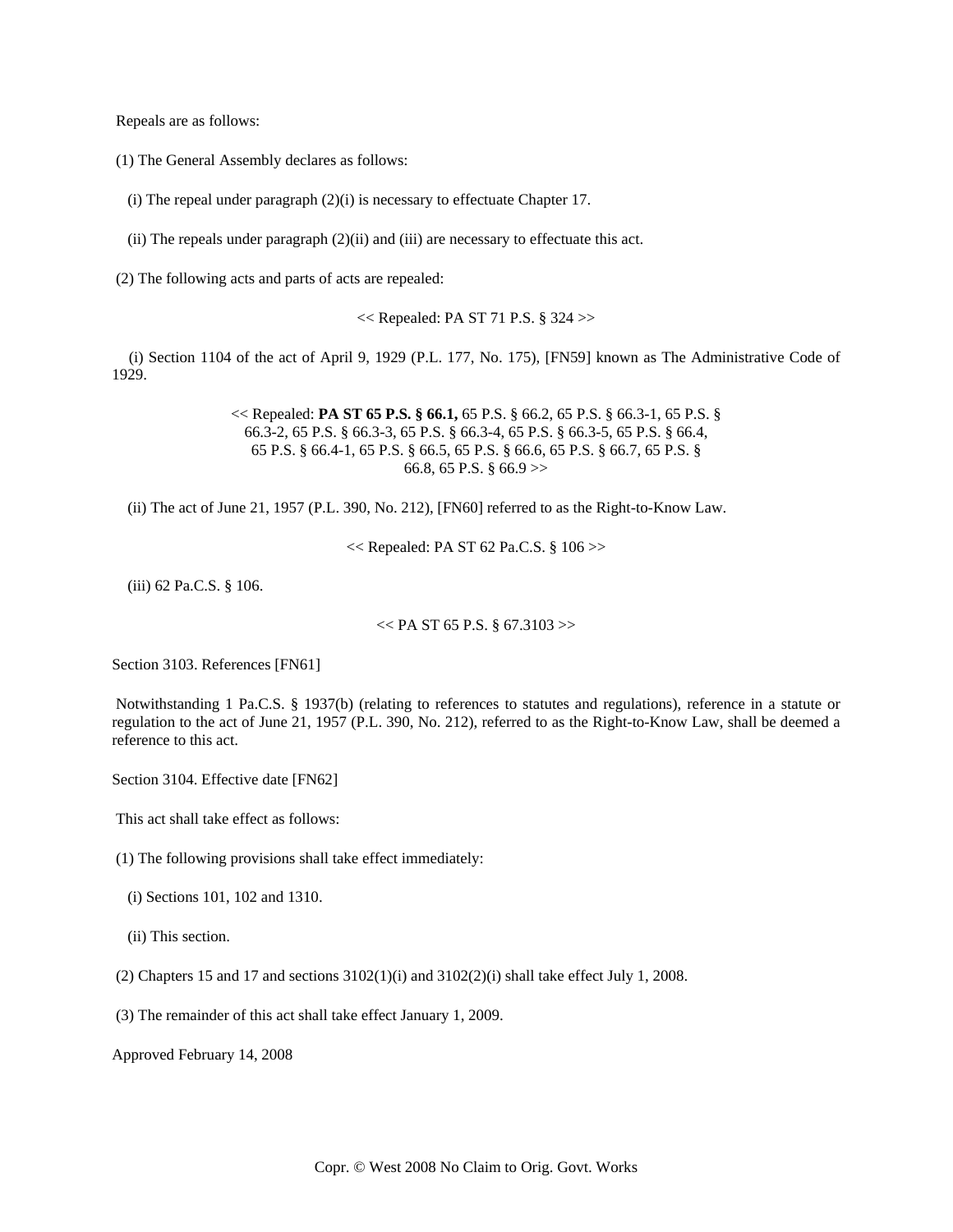[FN1] 65 P.S. § 67.101.

[FN2] 65 P.S. § 67.102.

[FN3] 71 P.S. § 1189.1 et seq.

[FN4] 65 P.S. § 67.301.

[FN5] 65 P.S. § 67.302.

[FN6] 65 P.S. § 67.303.

[FN7] 65 P.S. § 67.304.

[FN8] 65 P.S. § 67.305.

[FN9] 65 P.S. § 67.306.

[FN10] 65 P.S. § 67.501.

[FN11] 65 P.S. § 67.502.

[FN12] 65 P.S. § 67.503.

[FN13] 65 P.S. § 67.504.

[FN14] 65 P.S. § 67.505.

[FN15] 65 P.S. § 67.506.

[FN16] 65 P.S. § 67.507.

[FN17] 65 P.S. § 67.701.

[FN18] 65 P.S. § 67.702.

[FN19] 65 P.S. § 67.703.

[FN20] 65 P.S. § 67.704.

[FN21] 65 P.S. § 67.705.

[FN22] 65 P.S. § 67.706.

[FN23] 65 P.S. § 67.707.

[FN24] 65 P.S. § 67.708.

[FN25] 43 P.S. § 1421 et seq.

[FN26] 65 P.S. § 67.901.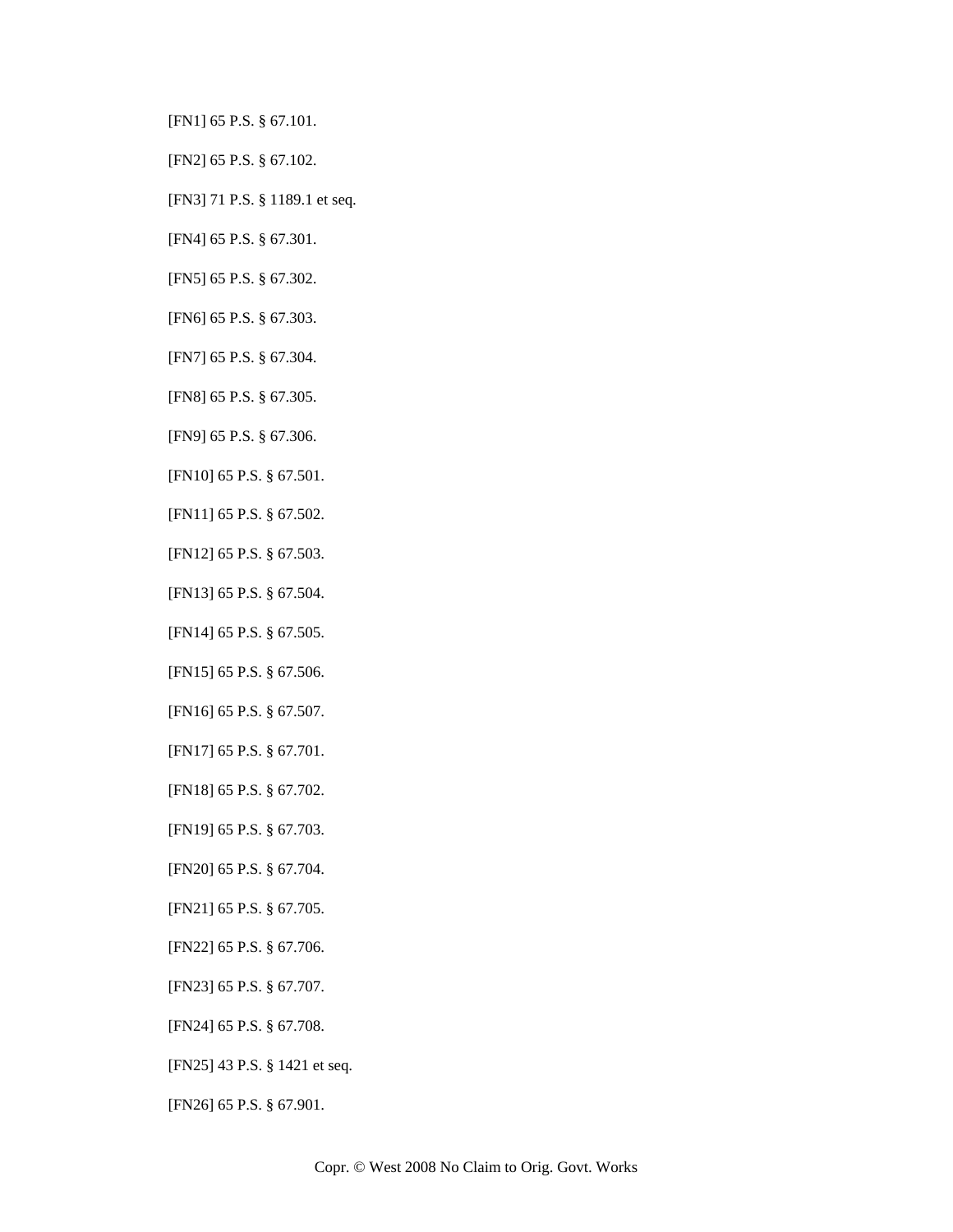- [FN27] 65 P.S. § 67.902.
- [FN28] 65 P.S. § 67.903.
- [FN29] 65 P.S. § 67.904.
- [FN30] 65 P.S. § 67.905.
- [FN31] 65 P.S. § 67.1101.
- [FN32] 65 P.S. § 67.1102.
- [FN33] 65 P.S. § 67.1301.
- [FN34] 65 P.S. § 67.1302.
- [FN35] 65 P.S. § 67.1303.
- [FN36] 65 P.S. § 67.1304.
- [FN37] 65 P.S. § 67.1305.
- [FN38] 65 P.S. § 67.1306.
- [FN39] 65 P.S. § 67.1307.
- [FN40] 65 P.S. § 67.1308.
- [FN41] 65 P.S. § 67.1309.
- [FN42] 65 P.S. § 67.1310.
- [FN43] 71 P.S. § 64.
- [FN44] 71 P.S. § 732-101 et seq.
- [FN45] 65 P.S. § 67.1501.
- [FN46] 65 P.S. § 67.1502.
- [FN47] 65 P.S. § 67.1503.
- [FN48] 65 P.S. § 67.1504.
- [FN49] 65 P.S. § 67.1701.
- [FN50] 72 P.S. § 307.
- [FN51] 72 P.S. § 401.
- [FN52] 72 P.S. § 402.